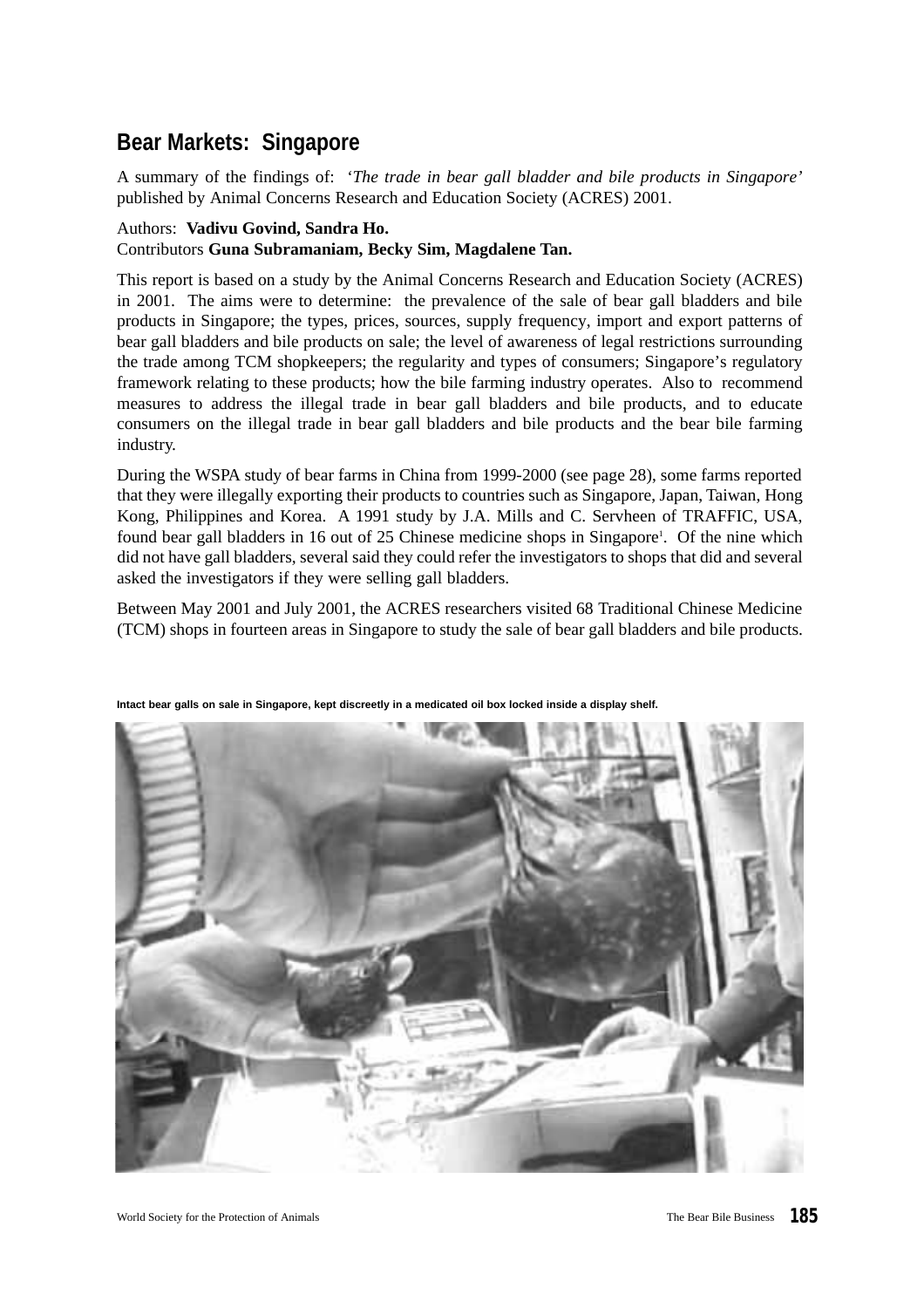# **Traditional Chinese Medicine (TCM) in Singapore**

Traditional Chinese Medicine (TCM) has more than 5000 years of history. It is seen as part Singapore's heritage and Chinese culture<sup>2</sup>. There are about 800 Chinese medicine and herbal shops in Housing Development Board (the body that provides public housing in Singapore) estates themselves and according to a recent Ministry of Health survey, about 10,000 Singaporeans visit TCM physicians every day<sup>3</sup>. The role of TCM in Singapore is seen to be complementary to the Western based healthcare system. TCM has made great strides in Singapore in the past decade, including:

- Trade in traditional Chinese medicines between Singapore and China reached S\$50.6 million (US\$27.8 million), with imports and exports amounting to S\$41.7 million (US\$22.9 million) and S\$8.9 million (US\$4.9 million) respectively in 1998<sup>4</sup>.
- A Memorandum of Understanding was signed between the Ministry of Health and the People's Republic of China in July 1999 in the area of TCM. It aims to encourage bilateral co-operation and the mutual exchange of expertise on the teaching, practice and regulation of TCM<sup>5</sup>.
- The TCM task force was formed in July 2000 to evaluate opportunities, assess Singapore's research capability in the field and make recommendations to the Biomedical Research Council by the end of 2001. One of the recommendations is likely to be a degree programme in TCM at a local University<sup>3</sup>.
- The Traditional Chinese Medicine Practitioners Bill, passed in Parliament in November 2000, came into effect in 2001, starting with the registration of acupuncturists.
- The implementation of regulations to control Chinese Proprietary Medicine (CPM) entered its third phase in September 2001. The regulations cover the import, manufacture, sale and supply of CPM and ensure that CPM products sold locally are safe and properly certified.
- The first Singapore Traditional Chinese Medicine Research Symposium was held in November 2001. It was announced here that Singapore is taking steps to standardise the use of herbs and other raw ingredients in Chinese medicine in its bid to become a world-class centre for TCM.

# **Bear bile and TCM**

Bear gall bladders and bile products are used to treat a range of complaints such as fever, haemorrhoids, conjunctivitis and liver diseases. It has been proven that ursodeoxycholic acid (UDCA), the ingredient in bear bile (the giant panda is the only bear that does not produce ursodeoxycholic acid ), can be successfully used to treat certain liver problems and the dissolution of gallstones<sup>6</sup>. Powdered gall bladder and bile are now also used as ingredients in teas, wines and tonics and in items such as shampoos and throat lozenges.

Bile can be extracted from live bears or from gall bladders of dead bears. To remove intact gall bladders, bears have to be killed. There is mounting evidence that the demand for bear bile and gall bladders in Asia has adversely affected nearly all bear species<sup>7</sup>.

# **Convention on International Trade in Endangered Species of Wild Fauna and Flora (CITES)**

The Convention on International Trade in Endangered Species of Wild Fauna and Flora (CITES) is an international agreement between governments. Its aim is to ensure that international trade in specimens of wild animals and plants does not threaten their survival. CITES regulates international trade in CITES-listed species of live animals and plants, and their parts and derivatives, based on a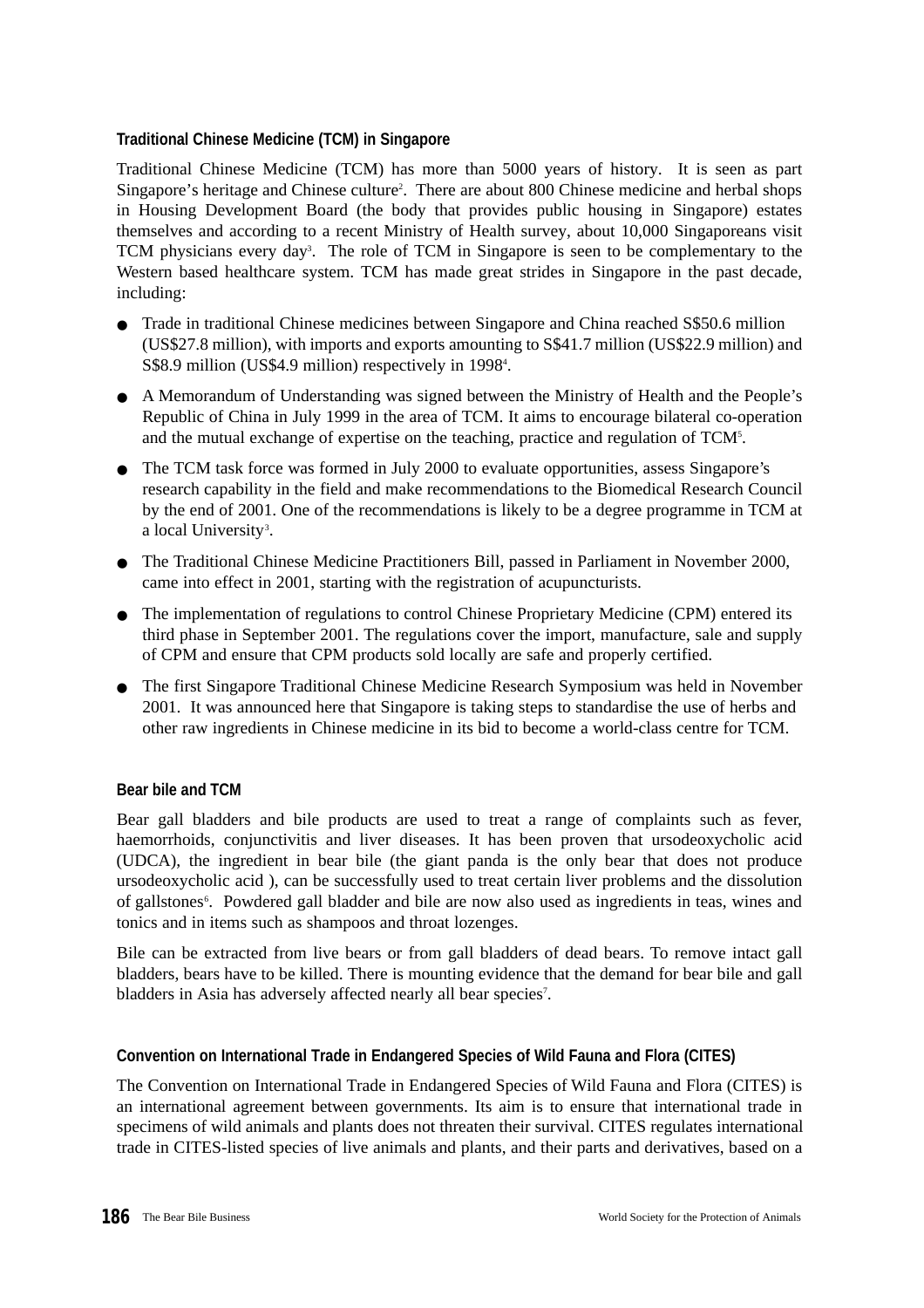

**Samples of bear products found in Singapore.**

system of permits which must be presented before consignments leave or enter a country. Singapore became a signatory (or Party) to the Convention on 30 November 1986. (see pages 59 – 62)

Various decisions of the Conference of the Parties to CITES in effect after the 11th meeting encourage national action on the issue.

- Parties should report to the Secretariat on whether their national or sub-national legislation controls trade in bear parts and derivatives, as well as in products labelled as containing parts and derivatives of bear, and whether such controls apply to all CITES-listed bear species.
- Parties should inform the Secretariat what specific penalties exist for violations of existing national and sub-national laws to regulate the trade in bear parts.
- Parties should consider, where appropriate, introducing measures within their territory to facilitate implementation of CITES with respect to the trade in bear parts and derivatives and products labelled as containing parts and derivatives of bear.
- Parties are encouraged to evaluate the recommendations of the CITES Tiger Missions Technical Team and CITES Political Missions and, where appropriate, to apply these recommendations to the conservation of bears and trade in bear specimens, particularly with respect to bear species included in Appendix I.

#### **Bear farms**

Bear farming started in China in 1984, with bears reared intensively for their bile (see pages 28 – 58). Korea banned bear farming in the early 1990s. Existing bear farms which hold about 1000 bears are not permitted to sell or trade bear parts and bile in the country. Vietnam has at least 500 bears in farms. These have been reported to have been illegally caught in the wild<sup>8</sup>.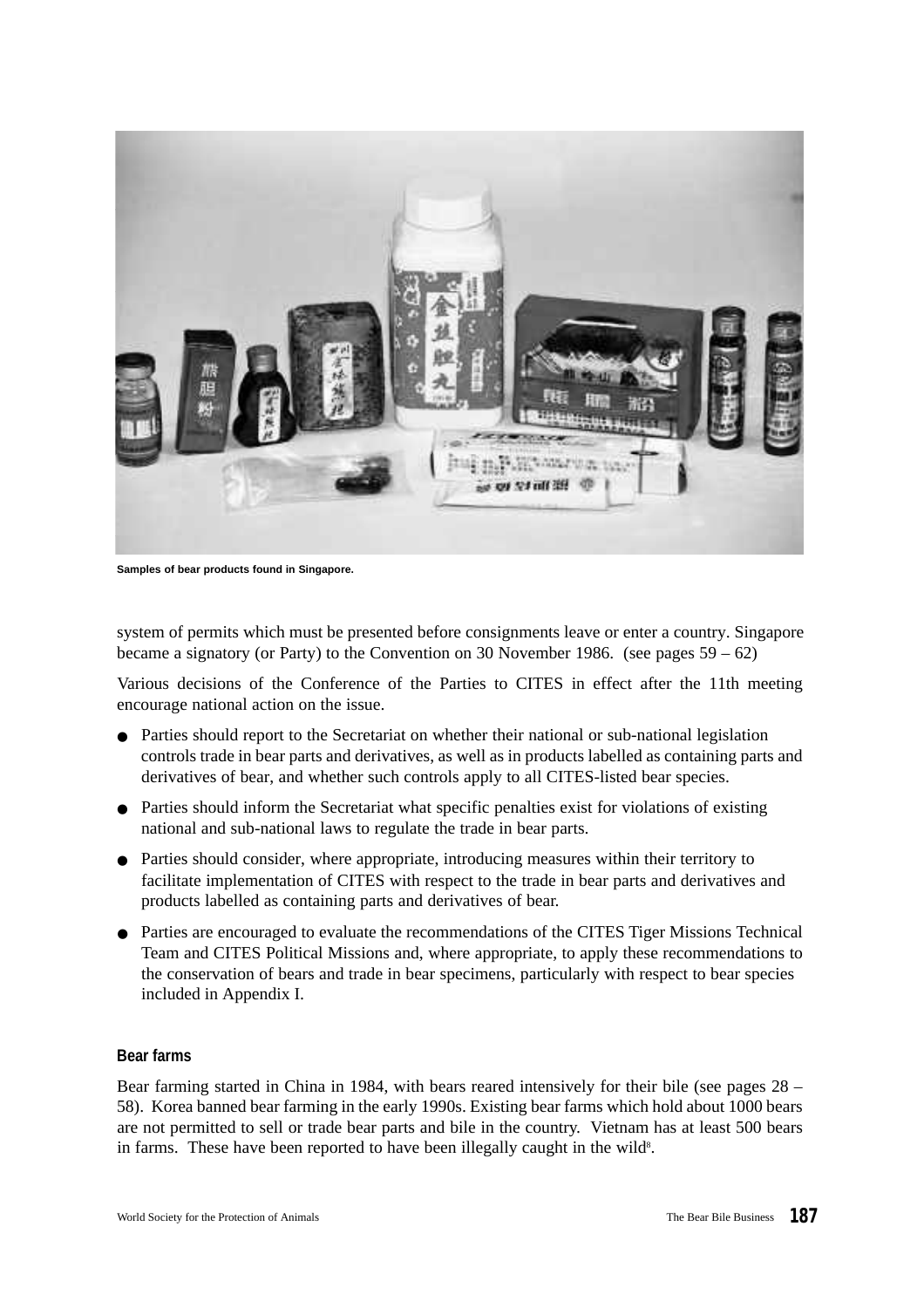The focus of this report, is on China as it has the largest bear bile farming industry in the world. The CITES Management Authority of China and the Ministry of Forestry (MOF) report that there were 7002 bears in 247 bear farms in China in 1998<sup>9</sup> . These would almost exclusively be Appendix 1 bears, commonly the Asiatic black bear (see pages 28–58).

None of China's bear farms is registered with the CITES Secretariat, which would allow Appendix I bears, bear parts or bear derivatives originating from captive breeding facilities to be commercially traded internationally. This trade would also require relevant permits. (see page 61)

Chinese bear parts or derivatives have been found outside of China<sup>8</sup>. This means they would have been illegally exported from China and illegally imported into the consuming country. This is in violation of CITES as well as the national legislation of CITES Parties.

China repeatedly claims that the use of bear gallbladder and bile products are part of the culture of TCM. Yet, according to the Chinese Ministry of Forestry, before 1980, the market demand for bear gall bladder in China was only 500 kg per year. However, the output of dry bile powder in farms has risen dramatically to 7000 kg per year from 1996 to 1998, of which only 4000 kg could be consumed each year in China. This also indicates there is a significant stockpile of the product. It is anticipated that eventually China will attempt to get this product legally onto the international market.

China has argued that bear farming is able to reduce the poaching of China's Appendix I bears. Officials of China's Management Authority and the State Administration for Traditional Chinese Medicine have termed bear farming as a conservation success $22,23$ . However no documented evidence has been found for this. Experts suggest the contrary. And so does the evidence.

Christopher Servheen of the International Union for the Conservation of Nature Bear Specialist Group states: *"Increased commercial demand (for bear bile) will in turn increase profit potential, with a resulting increased demand for bear for use on farms. Some of this increase could come from captive breeding, but some would also likely be satisfied by capture of live bears from the wild...In summary, bear farming will increase and legitimise the use of a product that will continue to come from wild bears and therefore negatively impact on their populations."*<sup>10</sup>

"There is also fear that widespread availability of farmed bear bile at low prices will stimulate demand not only from farmed bile but also for the gall bladders of wild bears."<sup>11</sup>

Mills also reports that some Asian consumers believe bile from wild bears is superior to that from farmed bears<sup>7</sup>. Further, bear farms have a high mortality rate. Thus the poaching of bears in China, Vietnam, Myanmar, Laos, India, and Thailand continues. All the farms surveyed in WSPA's investigation<sup>8</sup> admitted to supplementing captive populations in China's bear farms with wild-caught bears.

There is considerable evidence of suffering and stress on even the most modern of Chinese bear farms (see pages 28–58).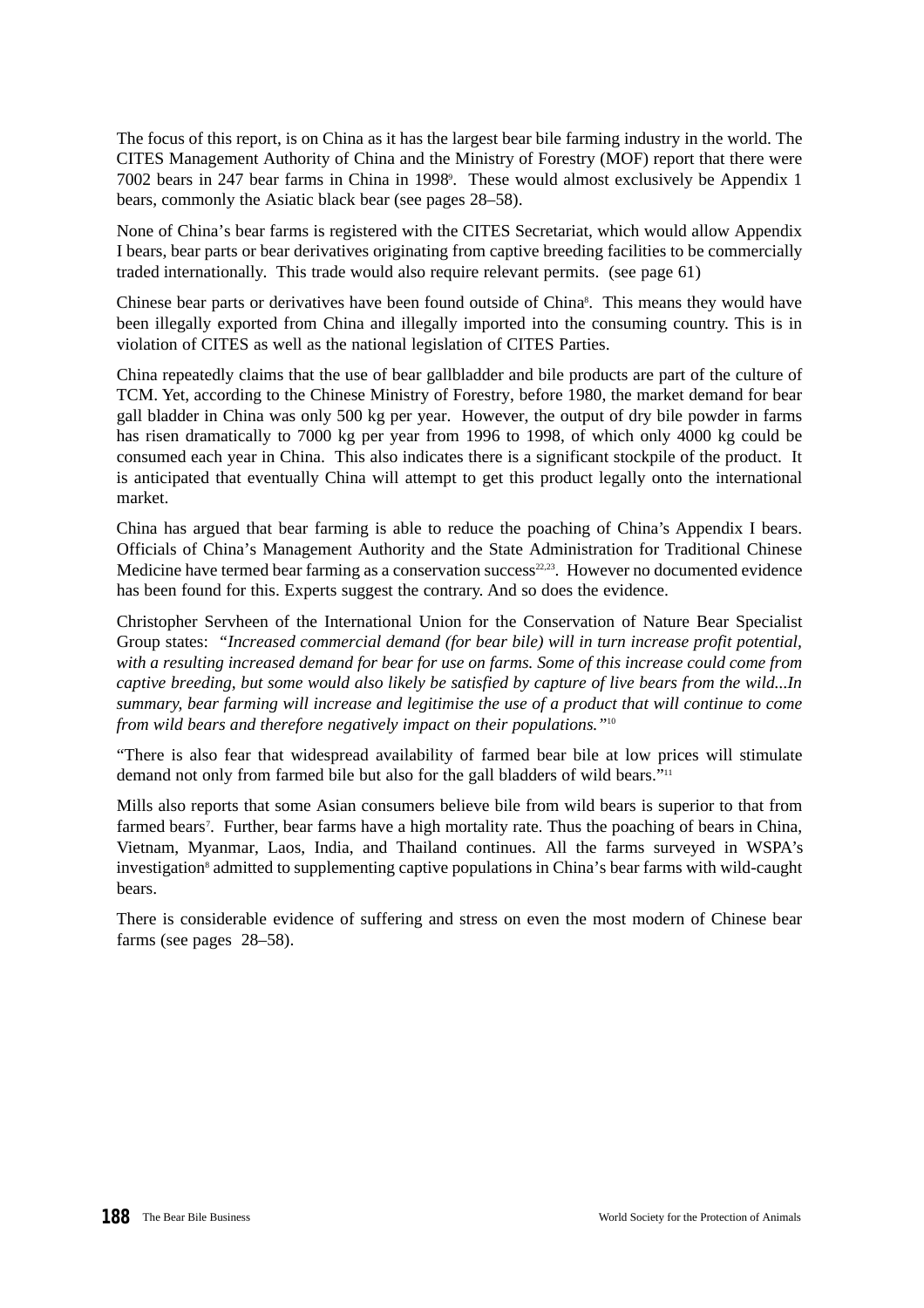

**Conditions on China's bear farms have received international criticism.**

#### **Sale of bear gall bladders in Singapore, 1991**

Mills and Servheen, TRAFFIC, USA, found bear gall bladders in 16 out of 25 Chinese medicine shops in Singapore in 1991. Of the nine which did not have gall bladders, several said they could refer the investigators to shops that did and several asked them if they were selling gall bladders. They saw a total of more than 150 whole gall bladders allegedly from bears during the investigation. Most shopkeepers had the gall bladders displayed prominently and nobody mentioned that the trade was illegal. Most of them were said to have originated in China. Others were said to have come from Indonesia, Nepal, Russia, Burma, Malaysia, India and the United States of America. Customers included Japanese and Koreans<sup>1</sup>.

A staff physician from Thong Chai Medical Institution was quoted as informing the investigators that the demand for bear bile was increasing, *"Not because of money but because bear bile has a long history and is very effective...Bear bile is like the real pearl or wild ginseng - very precious."* Another staff member said that the best quality galls came from the United States and the origin of preference, in descending order, was the United States, India and Nepal<sup>1</sup>.

The investigators also spoke with a representative from the Agri-food and Veterinary Authority (AVA) which was then known as the Primary Production Department. The representative said that he and his staff had surveyed medicine shops looking for gall bladders two or three years earlier and concluded that fewer than 10 percent sold them.<sup>1</sup>

He also reported that problems with catching perpetrators stemmed from how wildlife traders could identify a law enforcement officer, the difficulty of catching trafficking in the act, claims by traders that the bear products they had were acquired before Singapore became a party to CITES and claims that their bear products were from Appendix II bears. These were used to formulate the questions that the researchers from the ACRES study asked the shopkeepers in 2001<sup>1</sup>.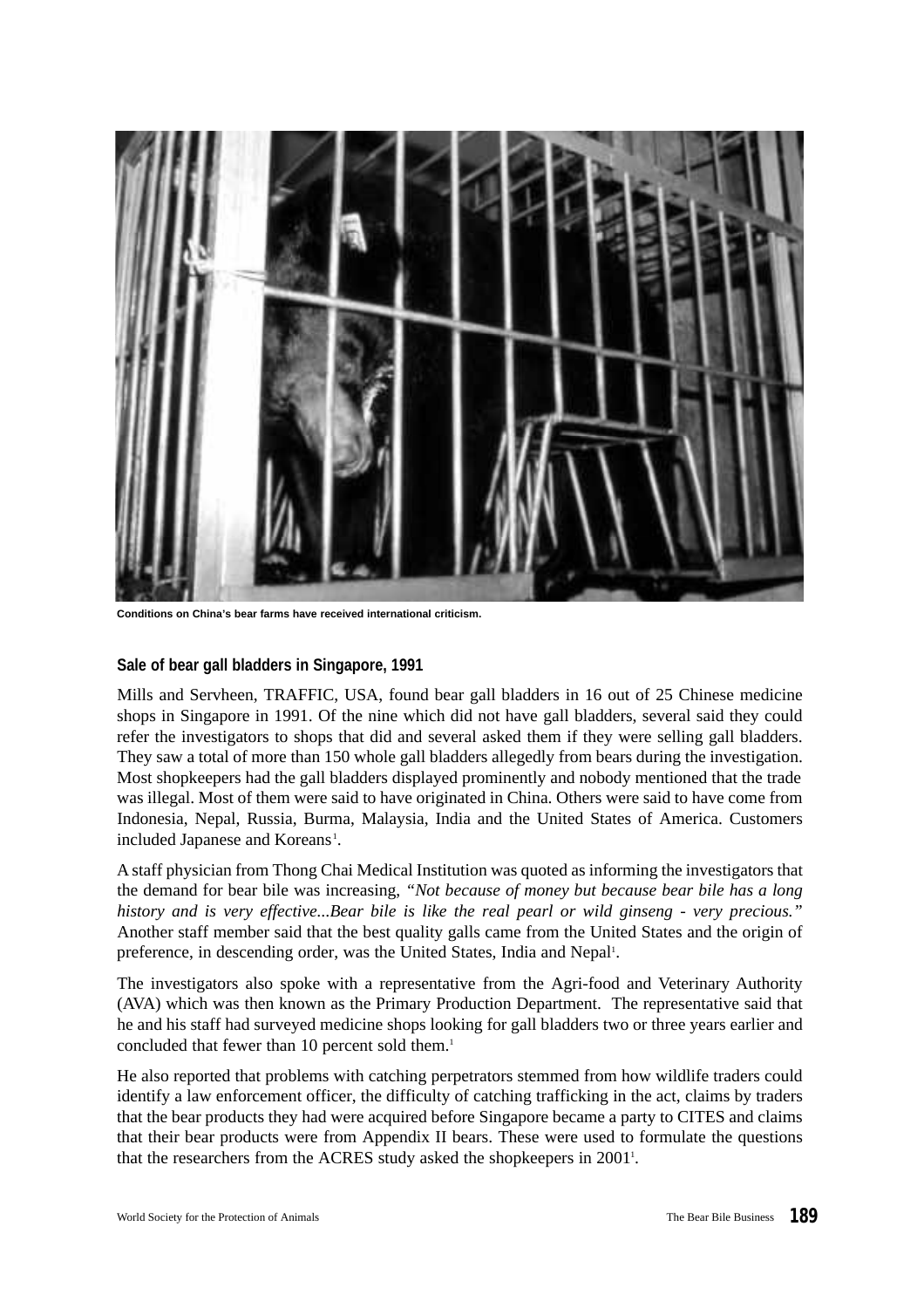# **Singapore's regulatory framework**

# **Endangered Species (Import And Export) Act Cap. 92a**

The Endangered Species (Import and Export) Act of Singapore, is the national legislation that gives effect to CITES controls on import and export of wildlife and wildlife products. The Act applies to any import or export transactions undertaken by commercial organisations, scientific institutions, zoos, tourists, migrants and the general public. The relevant section for the purpose of this study is:

Section 4 – Restriction on import, export, re-export or introduction from sea of scheduled species

- 1. No person shall import, export, re-export or introduce from the sea any scheduled species without a permit.
- 2. No person shall have in his possession, under his control, sell, offer or expose for sale, or display to the public any scheduled species which has been imported or introduced from the sea in contravention of subsection (1).
- 3. Any person who contravenes subsection (1) or (2) shall be guilty of an offence and shall be liable on conviction to a fine not exceeding \$5,000 or to imprisonment for a term not exceeding 12 months or to both and, in the case of a second or subsequent conviction, to a fine not exceeding \$10,000 or to imprisonment for a term not exceeding 12 months or to both.

"Ursidae" (or large bears) is listed in the First Schedule. The provisions of the ESA can apply to products and derivatives as well.

# **Working policy on bear gall bladders in TCM**

A check with the local CITES Management Authority revealed that they have not received any applications for the import of bear gall bladders or bear gall products for commercial purposes.

# **Medicines Act (Chapter 176, Sections 44,45, 46 and 52), Medicines (Labelling of Chinese Proprietary Medicine) Regulations**

The Medicines Act is also relevant for this study, with specific reference to the labelling regulations that have been coming into effect in phases since 1999. Phase 1, which took effect on 1 Sept 1999, covered all Chinese Proprietary Medicine (CPM) tablets and capsules; phase 2 covered tablets, capsules and liquid preparations and phase 3 which came into effect on 1 September 2001 covered the remaining types of CPM (with a few exemptions which are not relevant for the purposes of this study).

The CPM are required to have full labelling in English of information such as the trade or brand name, the appropriate non-proprietary name of the Chinese proprietary medicine, the batch reference and the expiry date. These regulations are enforced by the Health Sciences Authority.

This means that shopkeepers who did not adhere to this Act and had no permits to trade in bear products were violating both laws.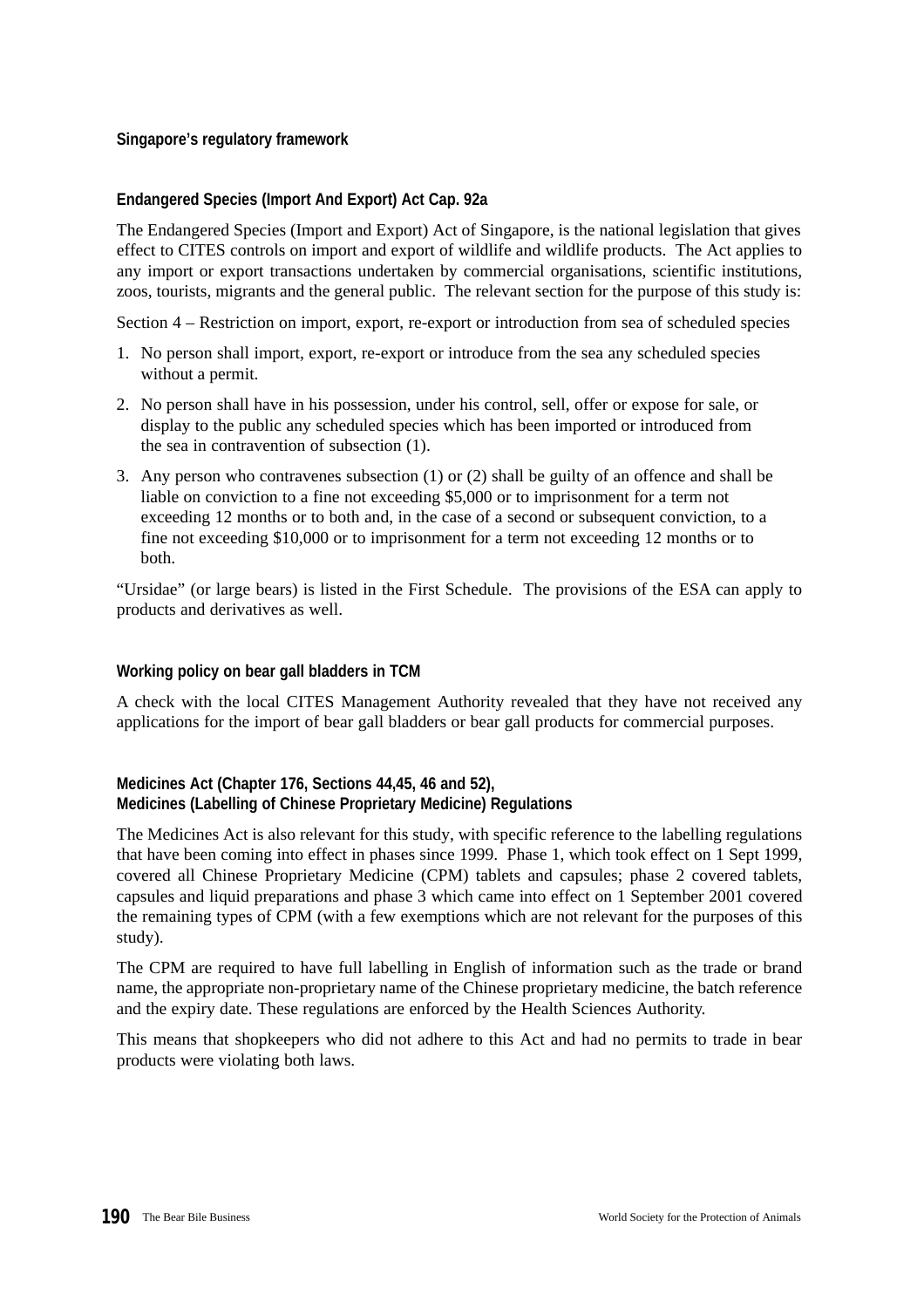#### **Relevant authorities**

**The Agri-Food and Veterinary Authority (AVA)** is the authority responsible for the implementation of CITES in Singapore. The CITES Management and Scientific Authority come under the purview of the AVA.

**The Customs and Excise Department** helps the AVA to enforce CITES at all Singapore entry and exit points.

**The Singapore Police Force** are authorised under the Endangered Species (Import and Export) Act of Singapore to enforce the act.

**Health Sciences Authority (HSA):** The Centre for Pharmaceutical Administration regulates pharmaceutical and other health related products such as Chinese medicines to safeguard public health in Singapore. They are also vested with the responsibility of prosecuting the illegal sale of medicinal products and poisons.

**Traditional and Complementary Medicine Branch, Ministry of Health (TCM Branch, MOH):** One of the roles of the TCM Branch at the Ministry of Health is to deal with issues related to the registration and regulation of TCM practitioners and Traditional Chinese medicinal material.

#### **The ACRES investigation 2001**

Three ACRES field researchers, who worked in pairs, asked TCM shopkeepers whether they sold bear gall bladder or bile products. If asked what the products were for, they said that it was for the treatment of liver disease. The researchers utilised a standardised set of questions to guide the researchers in their interviews. However, it was not always possible to ask all questions and sometimes it was possible to get more information, depending on the respondents.

Sixty-eight TCM medicine and herb shops with significant geographical spread were randomly selected from the Yellow Pages directory and also picked randomly when researchers were in a certain area. The shops were at:

Ang Mo Kio Bedok North Bugis Bukit Batok Bukit Gombak Chinatown Clementi Hougang Jalan Bukit Merah Red Hill **Tampines** Toa Payoh Woodlands Yishun

Most of these are residential areas.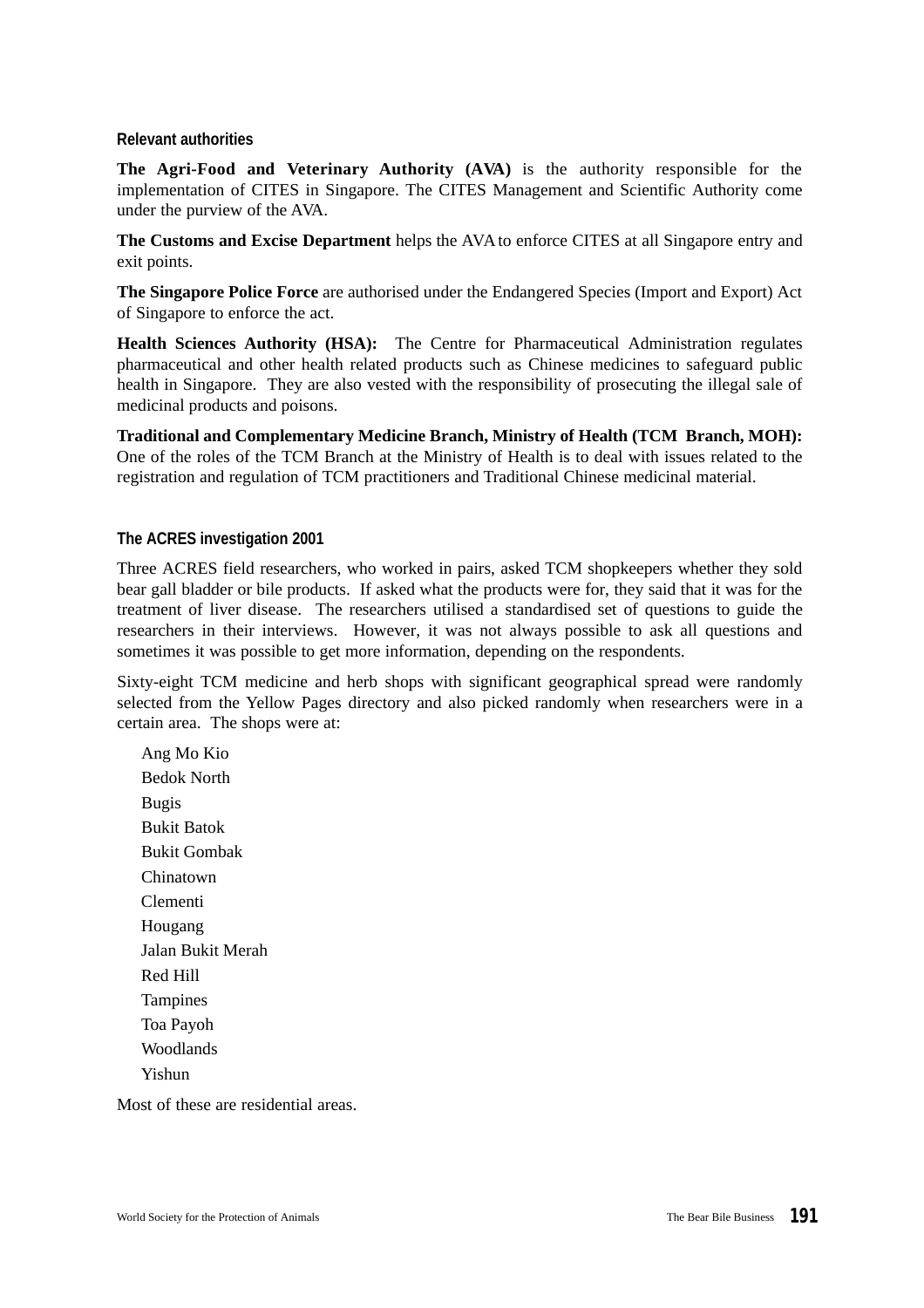# **Definitions:**

1. When the terms **"bear bile pills", " bear bile ointment", "intact gall bladders", "bear bile crystals", "bear bile powder" and "bear claws"** are referred to in this report, they are based on the claims of the shopkeepers and taken to be authentic. It was not within the ambit of the study to verify the authenticity of the products.

2. When a shop is categorised as **selling bear bile products or bear gall bladders**, it refers to shops whose shopkeepers had or said they stocked products which they purported as being from bears. This would include shops that said they were out of stock of the products. In the few instances that shopkeepers admitted to selling certain imitation products or products from "bear-like" animals, they were categorised as not selling those particular bear products.

3. The term "shopkeeper" is used to mean any person who served the researchers at the shop. At times, when the designation was clearer, terms such as "store assistant" are used.

# **Findings**

TCM products found in the surveyed shops may be classified into seven main categories:

- 1) Manufactured bear bile pills
- 2) Intact bear gall bladders
- 3) Pills made of powder self-grounded from imported galls
- 4) Bear bile crystals
- 5) Pills made from imported bile powder
- 6) Bear bile powder
- 7) Manufactured bear bile ointment

Bear claws were found in one shop.

Of the 50 shops selling bear products, 35 were found to sell manufactured bear bile pills, 29 sold intact bear gall bladders, 13 shops regularly made their own pills for sale from intact gall bladders they ground themselves, four sold bear bile crystals, two sold pills made from imported bear bile powder, two sold bear bile powder itself, one sold bear bile ointment and one sold bear claws. In summary, 50 (73.5%) of the 68 shops surveyed in 14 areas in Singapore sold bear gall bladders or

| <b>Types of Products</b>                                             | No. of Shops<br>% of<br><b>Seiling</b><br>Shops (Total being<br>all chops celling bear<br>products) |
|----------------------------------------------------------------------|-----------------------------------------------------------------------------------------------------|
| Manufactured Bear Blo 35<br>Pils                                     | 70%                                                                                                 |
| <b>Intact Gall Blacklers</b>                                         | 58%<br>29                                                                                           |
| Pills made from Powder<br>Self-Grounded from Gall<br><b>Bladders</b> | 13<br>26%                                                                                           |
| Bear Bile Crystals                                                   | 8%<br>4                                                                                             |
| Pilla made from imported<br>Bear Bile Powder                         | 44<br>2                                                                                             |
| <b>Bear Bile Powder</b>                                              | 2<br>4%                                                                                             |
| <b>Bear Bile Olntment</b>                                            | 2%                                                                                                  |
| <b>Bear Claws</b>                                                    | 2%                                                                                                  |

bile products (see Table1). It was common to find each shop carrying a variety of bear bile products.

# **Table 1: Data on bear bile and other bear products found on sale in the study**

# **Bear bile products available**

**Manufactured bear bile pills:** The study revealed that what was claimed to be manufactured bear bile pills were sold in 35 of the 50 (70%) shops surveyed to be carrying bear products.

The gelatine cases enclosing the bear bile powder were usually translucent and yellow. The powder contained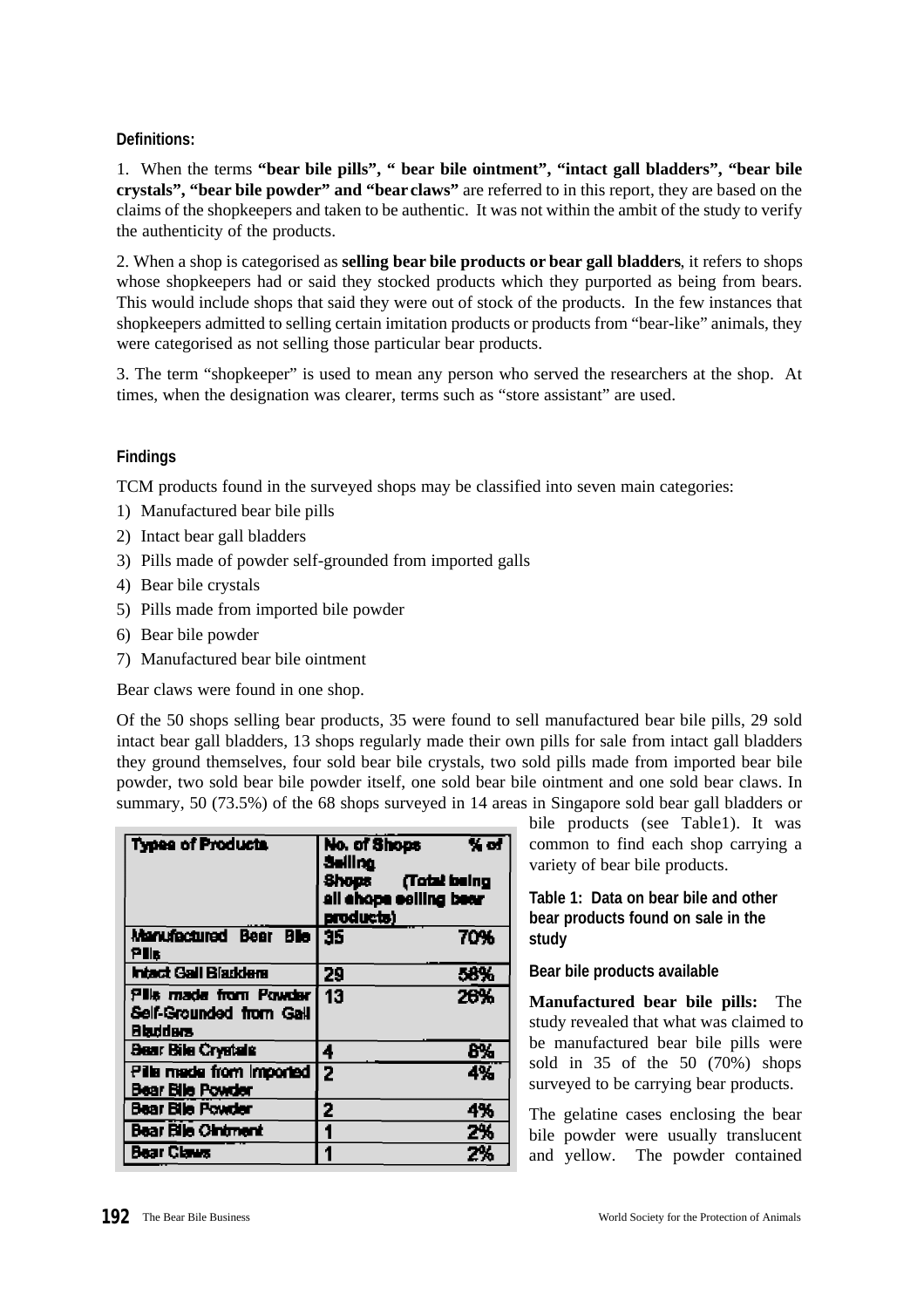within was sometimes yellowish. Pills of this colour usually had the Chinese characters, "yu yao" (shopkeepers said this referred to capsules available for encapsulating bear bile) on the capsule. Other pills had black powder contained in plain, translucent capsules.

The containers of pills were usually kept behind counters or otherwise out of public view, with access on request.

Shopkeepers generally reported that bear bile pills tended to sell better than bear gall bladders. Two shopkeepers stated that some customers purchased the pills in bulk, for example, more than 100 pills at one time.

**Intact bear gall bladders:** Twenty-nine shops sold intact bear gall bladders. These shops had at least half a gall bladder for sale, and it was common to find shops that sold a variety of gall bladders. The gall bladders were generally black, with some still soft and tender, whilst others were dry and hard. According to a shopkeeper at Woodlands, the quality of bear gall bladders improved the longer they were kept. A few shops that the researchers visited had gall bladders for sale that had been purchased 2–3 years earlier. Most of the gall bladders were kept from public view and access. Intact gall bladders were reported by shopkeepers to be from poached bears, and imported mainly from China but Malaysia, Indonesia, India, Nepal and Vietnam were also mentioned as sources.

Some shopkeepers recommended gall bladders over bile pills as they claimed that it was more cost efficient to buy a gall bladder and make one's own pills. Some shopkeepers offered to cut and grind the gall bladders into powder and encapsulate the powder for a cost if the customers did not want to do the preparation themselves.

**Pills made of powder self-grounded from imported gall bladders:** Shopkeepers from 13 shops claimed to make bear bile powder by cutting and grinding gall bladders, which they had purchased from distributors or self-imported. They then produced pills with this bear bile powder. Some reported that they usually mixed the bear bile powder with other Chinese herbal powders.

These pills tended to be priced higher than manufactured ones. Some of the shopkeepers who sold these pills recommended them over the manufactured ones because having made these pills themselves, they could attest to their authenticity and efficacy.

**Bear bile crystals:** Four shops were selling bear bile crystals in small vials. Labels stating the product name, manufacturer's name, place of manufacture and table of contents were usually found on these bottles. The crystals were noted to be directly packaged from the source country, China. Some of the crystals had solidified and become clumpy.

**Pills made from imported bear bile powder:** Two shops imported bear bile powder so they could encapsulate them into pills. One mixed the bear bile powder with Chinese herbs while the other mixed it with pearl powder to prevent it from clumping.

**Bear bile powder:** Two shops sold bear bile powder itself. One store assistant said that the sale of bear bile powder had taken over intact gall bladder sale because gall bladders were becoming increasingly difficult to obtain and import as it was illegal to trade in bear products in Singapore, Malaysia and in the region. He said that the powder was from farmed bears and could describe the bile extraction process.

**Bear bile ointment:** There was one shop that sold bear bile ointment, "Fel Ursi Hemorrhoids Ointment" made in China. The shopkeeper said that this product was illegal because it contained an endangered plant species, "huang lian" which had been banned by the Ministry of Environment. He recommended that the researchers buy the ointment as they could not be bought elsewhere.

**Bear claws:** The shopkeeper at the shop selling bear claws said that it was meant to be used as a pendant to ward off evil spirits.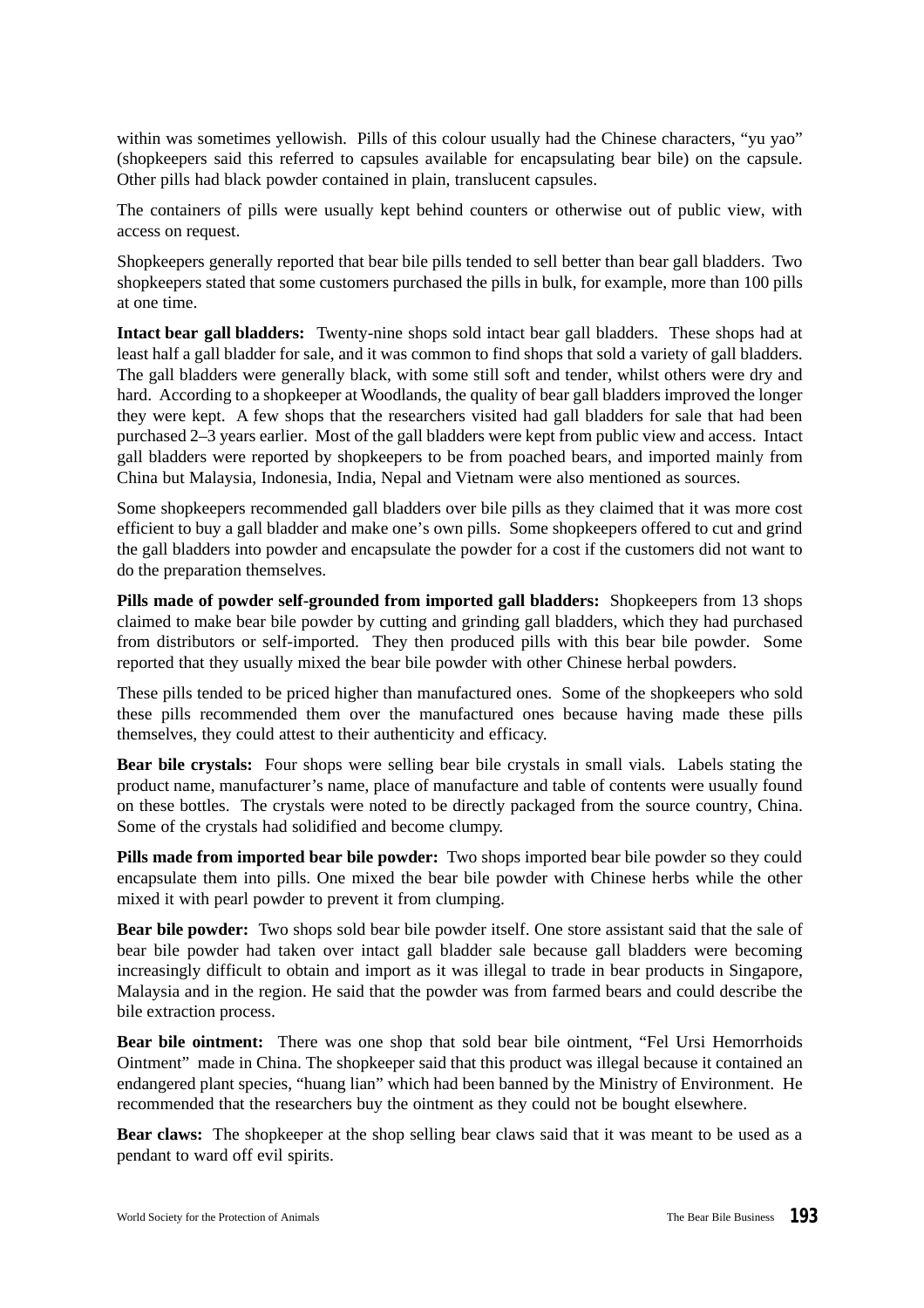# **Price of products**

Of all bear bile products found, bear gall bladders were usually the highest priced while manufactured bear bile products were usually the lowest priced (See Table 2).

The study revealed that bear gall bladder prices ranged from S\$15.00 (US\$8.25) per gall to as much as S\$800.00 (US\$440) per 37.5 grams ("liang") or S\$21.3 (US\$11.7) per gram.

Manufactured bear bile pills, were the least expensive, commonly being sold for about S\$1 (US\$0.55) per pill. This could be due to the fact that some were reported to have been mixed with other Chinese herbs. Being the cheapest form of bear bile product, and being conveniently "readymade", such pills were reported to be popular among consumers.

Pills encapsulated by shopkeepers from gall bladders they ground themselves tended to be sold at a slightly higher price than manufactured ones. One shopkeeper told researchers that he would sell each pill for S\$5.00 (US\$2.75) if he made them instead of selling them at S\$1each (US\$0.55), indicating that labour costs were reflected in these higher prices. The price of these self-made pills was also found to vary depending on the percentage of bear bile powder in the capsule. Some shopkeepers made pills that contained a mixture of bile powder and other herbs; others used pure bear bile powder to make the pills. Generally, the latter was quoted a higher price than the former.

Bear bile crystals, produced and packaged in China, were considered more valuable and therefore priced higher.

One shop also sold tubes of haemorrhoid ointment containing bear bile, which were priced at S\$3.50 (US\$1.93) per tube.

Comparatively, the price of intact gall bladders varied the most, with each shop quoting a different price for their galls. It is purported that some of the lowest priced ones could have been unauthentic.

# **Recognition of illegal trade by shopkeepers**

Of the 50 shops that sold bear gall bladders and bile products, nine shopkeepers mentioned that the trade was illegal and 6 knew that bears were protected species, especially in China. Among these, two claimed that they deliberately left their products unlabelled so as to prevent identification by authorities. Another shopkeeper said that rules and regulations were stricter for the ivory trade. One admitted that if caught, a jail sentence would be mandatory. And another said that the gall bladder he had was imported before it had become illegal to trade in it in Singapore.

One shopkeeper, who sold a variety of bear products, made an interesting point about the illegal trade in bears compared to the illegal trade in plants. He told researchers that the trade in bear products was illegal but that he was only more cautious when selling the "Fel Ursi Hemorrhoids Ointment" as this contained an ingredient, "huang lian" (what he claimed to be an endangered plant species), already banned by Singapore's Ministry of Environment. When asked about his difference in treatment of both endangered species (bears and plants), he explained that bear protection was an "international" issue while "huang lian" was a "domestic" issue. According to him, the Singapore government had stricter regulations against the sale of "huang lian" products as compared to bear products, thus the reason for hiding the bear ointments more carefully from public view.

Twelve who sold bear products claimed that the trade was legal but did not say that they had any permits to trade in the products. One said that his products had been checked by Singapore authorities upon entry and were thus authentic. Another said that while gall bladders could not be sold, the bear bile crystals could be sold. This was echoed by another who said that she used to sell bear gall bladders but not any longer due to worldwide bear protection laws; however she still sold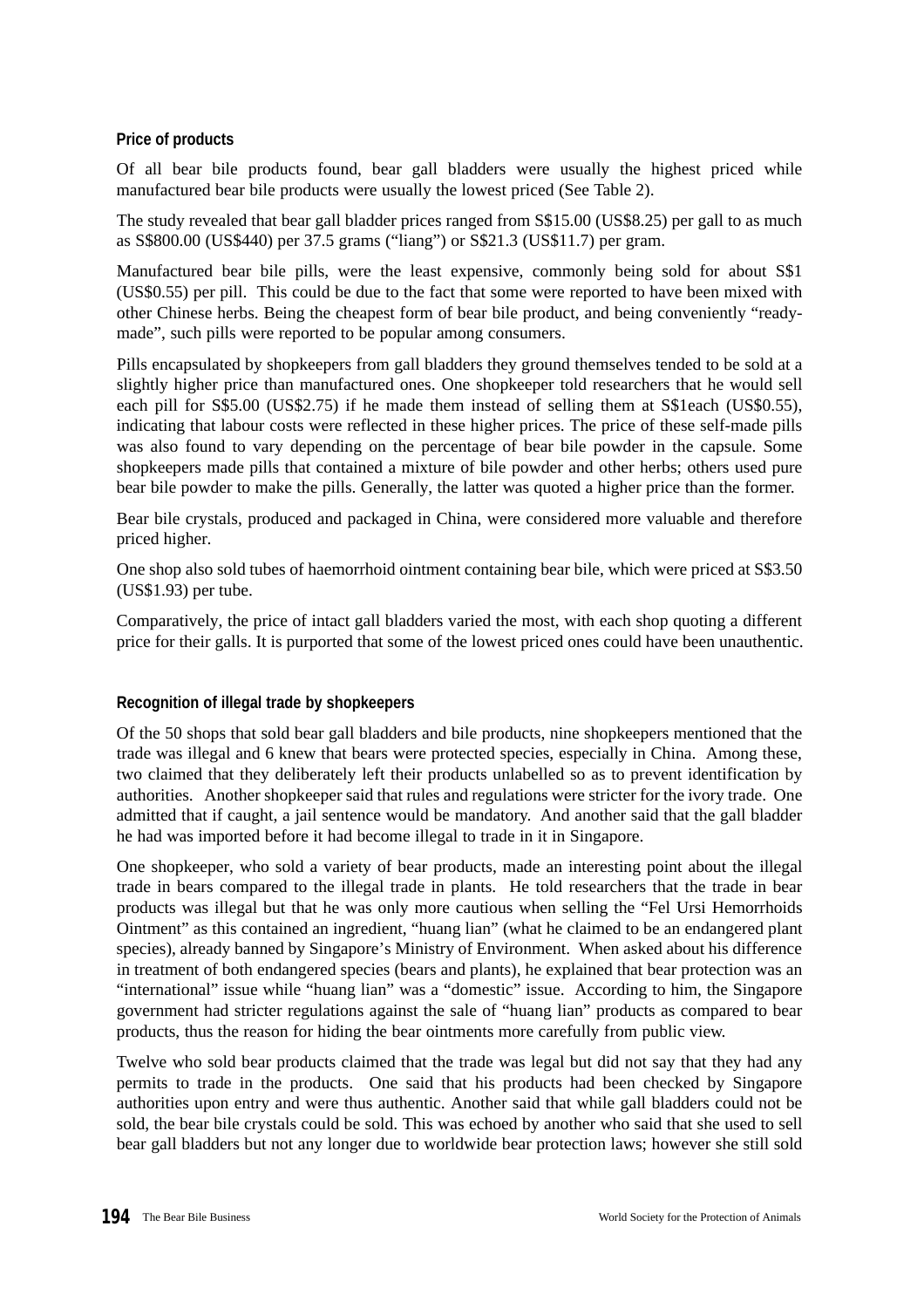| Product                                                                                   | Price<br><b>Lowest</b>                                  | <b>Price</b><br><b>Highest</b>            | <b>Common Price</b>                                                                                                                                                                                 |
|-------------------------------------------------------------------------------------------|---------------------------------------------------------|-------------------------------------------|-----------------------------------------------------------------------------------------------------------------------------------------------------------------------------------------------------|
|                                                                                           | Quoted                                                  | <b>Quoted</b>                             | Quoted                                                                                                                                                                                              |
| Manufactured Bear<br><b>Bile Pills</b>                                                    | (US\$0.44)<br>S\$0.80<br>per pill                       | S\$5.15 (US\$2.83) per<br>pill            | $S$1.00 -$<br>S\$2.00<br>(US\$0.55)<br>US\$1.10) per pill                                                                                                                                           |
| Gall<br>Intact<br><b>Bladders</b>                                                         | S\$15.00 (US\$8.25)<br>per gall (small)                 | (USS440)<br>S\$800.00<br>per liang*       | S\$100.00 - S\$300.00<br>$(US$55 - US$165)$<br>liang<br>which<br>per<br>works out to S\$2.67<br>$-$ S\$8 (US\$1.47 $-$<br>US\$4.40) per gram<br>or<br>S\$100-S\$200<br>(US\$55-US\$110)<br>per gall |
| <b>Pills</b><br>made<br>of<br>Self-<br>Powder<br>Grounded<br>from<br><b>Gall Bladders</b> | S\$1.00<br>(US\$0.55)<br>per pill                       | S\$6<br>(US\$3.30) per<br>pill            | S\$2.00<br>(US\$1.10)<br>per pill                                                                                                                                                                   |
| Bear Bile Crystals                                                                        | S\$12 per vial<br><b>or</b><br>S\$58 for 5 vials        | \$30 per vial                             |                                                                                                                                                                                                     |
| <b>Pills</b><br>made<br>from<br>Imported Bear Bile<br>Powder                              | (US\$1.10)<br>S\$2.00<br>per pill                       | S\$7.00 (US\$3.85) per<br>pill            |                                                                                                                                                                                                     |
| <b>Bear Bile Powder</b>                                                                   |                                                         |                                           | Only prices quoted:<br>S\$50(US\$27.50) for<br>2 vials in a box and<br>S\$35 (US\$19.25)<br>per vial                                                                                                |
| <b>Bear Bile Ointment</b>                                                                 |                                                         |                                           | Only price quoted:<br>S\$3.50 (US\$1.93)                                                                                                                                                            |
| <b>Bear Claws</b><br>Notes: $* 1$ "liang" = 37.5 grams                                    | (USS)<br>S\$50.00<br>27.5)<br>for<br>each<br>small claw | S\$80.00<br>(US\$44) for each big<br>claw |                                                                                                                                                                                                     |

**Table 2: Data on prices of bear bile products and other bear parts found for sale in study**

bear bile pills. One said that while bear bile products could be legally traded, she had an antelope horn that was illegal to sell.

At least four shopkeepers advised researchers there might be Customs related problems if the products were taken out of Singapore, with some advising researchers to conceal such products or not keep them in their original packaging. In contrast, one said since it was not a drug-related problem, there should not be a problem.

Shopkeepers from at least five shops could even vividly describe to the investigators how bears were killed to get their gall bladders or how bile was extracted from bears in farms. One shopkeeper vividly described the brutal way in which Vietnamese hunters "kan" (chop) the Vietnamese black bears on sight.

Of the 18 shopkeepers not selling bear products, four said that it was illegal to trade in bear products, with three of them being aware of bear protection. One said that one could obtain such products in Johor Bahru. In addition, two shopkeepers did not say that it was illegal but were aware of bear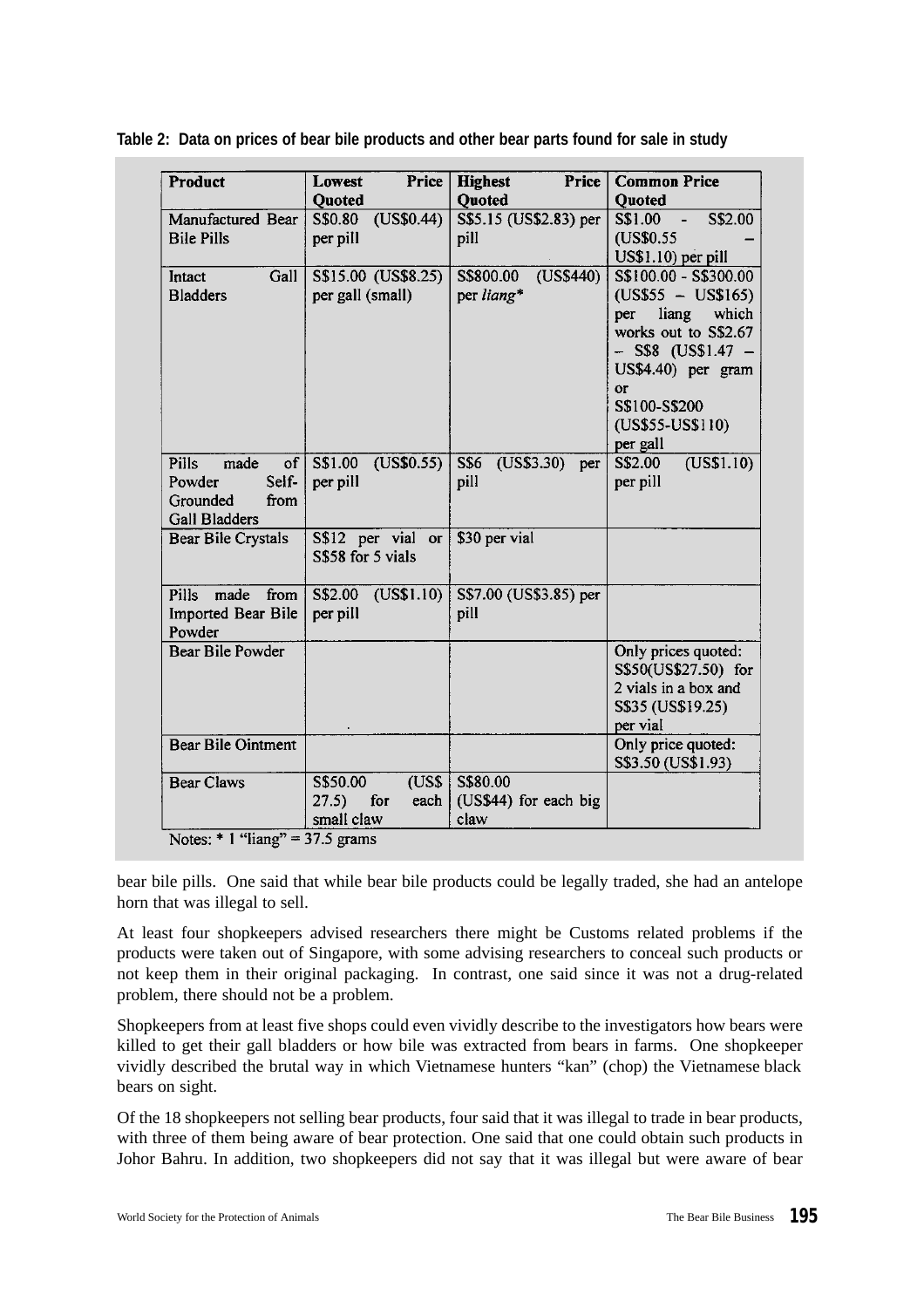protection and one was specifically not trading in bear products due to this. Further, one shopkeeper said that a licence was needed to trade in bear products; he was also aware of bear protection.

Other shopkeepers did not mention the legal status of bear products but their responses suggested that they could be aware that the trade was illegal. This ranged from nervousness to becoming evasive when the researchers asked certain probing questions.

At least three shopkeepers mentioned the HSA labelling regulations. One said that from September 2001, it would become illegal to sell bear bile products and that any unlabelled products displayed for sale would be confiscated. She said that the regulations were for the protection of bears.

Another shopkeeper showed researchers a document containing the new HSA Regulations and said that from September 2001, all imported animal products would have to be tagged and inspected. He went through the document with the researchers and explained, in detail, the implications of the regulations on his trade, that is, he said that he would have to be more careful with the sale of animal products and how certain herbs would become more limited and even be prevented from being sold due to concerns for customer safety. He told researchers that if they filed a report against him, he would deny the sale of the bear bile pills and claim that they were for his personal consumption and not for sale. He said that that was why he was not afraid of showing researchers the HSA document and telling the researchers to conceal the products when travelling and going through Customs checks.

One shopkeeper who did not sell bear products said that soon all animal products would have to be reviewed or examined by the Health Ministry and that this was more to protect the consumers'health than for animal protection reasons.

Some of these responses illustrate a mistaken understanding of the regulations. For example, it is already illegal to trade in bear gall bladder products without CITES permits; the HSA regulations alluded to only relate to labelling; they also have nothing to do with bear protection. And these responses suggest that shopkeepers were probably not aware that the labelling requirements for pills already came into effect in September 1999.

Most of the bear products were not openly displayed and it was a common sight to see the shopkeepers retrieving the products from an area in the shop well hidden from public view and inaccessible to customers.

In addition, it was also common to find bile medicines and galls that were devoid of labels, manufacturer's name, dates of production and expiry, and ingredients content. The pills were usually stored in an unlabelled container, with only the Chinese characters, "xiong dan" (bear bile), written on the container's cap.

#### **Import routes**

Singapore has no bears to be poached or farmed. Thus bear products sold locally must have been imported. The study shows that there are various ways by which bear products are imported into Singapore for sale. The findings also demonstrate that China was reported by the shopkeepers to be the most common source of import of bear gall bladders and bile products (See Table 3).

Other imports were reported to be from countries such as Malaysia, Indonesia, India and Nepal. A shopkeeper at Toa Payoh mentioned that since bears were hard to hunt nowadays it was not important where they were hunted or what breed they belonged; it only mattered that they were bears. Another shopkeeper at Bukit Batok West, who sold gall bladders from bears hunted in India, claimed that bear hunting in India was increasingly common as laws there were much less strict than those found in China.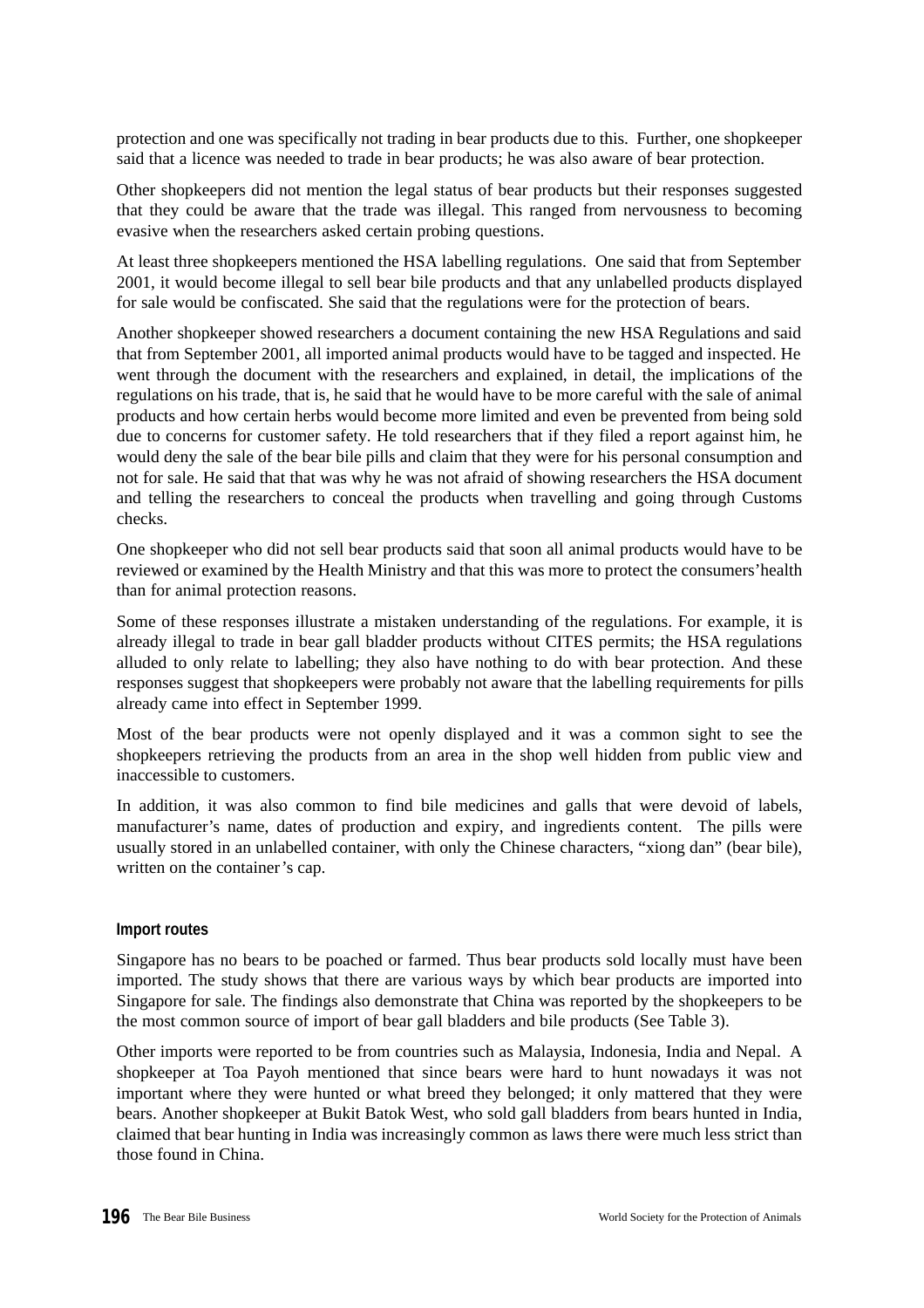A shopkeeper from Tampines told researchers that even China had to import bear products from overseas because of the dwindling number of bears at home. Another shopkeeper from Chinatown made a similar remark when he commented that it was likely that the gall bladder he had could have been exported to China from Indonesia and then exported from China to Singapore.

| <b>SOURCE</b><br><b>According</b><br>to<br>shopkeep-<br>ers | Manufac-<br>tured<br>Bear Bile<br><b>Pills</b>                               | Intact<br>Bear Gall<br><b>Bladders</b>             | Pills made<br>of Powder<br>Self-<br>Grounded<br>from Bear<br>Gall<br><b>Bladders</b> | Bear Bile<br>Crystals     | <b>Pills</b><br>made<br>from<br>Imported<br><b>Bile</b><br>Powder | <b>Bear Bile</b><br>powder | Bear bile<br>ointment |
|-------------------------------------------------------------|------------------------------------------------------------------------------|----------------------------------------------------|--------------------------------------------------------------------------------------|---------------------------|-------------------------------------------------------------------|----------------------------|-----------------------|
|                                                             | No.<br>of<br><b>Shops</b>                                                    | No.<br>of <sup>1</sup><br><b>Shops</b>             | No.<br>of<br><b>Shops</b>                                                            | of<br>No.<br><b>Shops</b> | No.<br>of<br><b>Shops</b>                                         | No.<br>of<br>shops         | No.<br>of<br>shops    |
| China                                                       | $19-19$<br>$+$ 1<br>who said<br>it<br>could<br>from<br>be<br>China           | 23                                                 | 8                                                                                    | $\overline{4}$            |                                                                   | $\mathbf{1}$               | 1                     |
| Malaysia                                                    | 1                                                                            | $\overline{2}$                                     | $\mathbf{1}$                                                                         |                           |                                                                   |                            |                       |
| Indonesia                                                   | <sup>1</sup><br>(shopkeep<br>er said it<br>could<br>be<br>from<br>Indonesia) | $\overline{3}$                                     | $\mathbf{1}$                                                                         |                           |                                                                   |                            |                       |
| Nepal                                                       |                                                                              | 1                                                  | $\mathbf{1}$                                                                         |                           |                                                                   |                            |                       |
| India                                                       |                                                                              | $\overline{2}$                                     | $\mathbf{1}$                                                                         |                           |                                                                   |                            |                       |
| Russia                                                      |                                                                              | $1-$<br>between<br><b>Russia</b><br>and<br>Siberia | between<br>Russia<br>and<br>Siberia                                                  |                           |                                                                   |                            |                       |
| Siberia                                                     |                                                                              | 1                                                  |                                                                                      |                           |                                                                   |                            |                       |
| Vietnam                                                     |                                                                              | 1                                                  | 1                                                                                    |                           |                                                                   |                            |                       |

**Table 3: Data on reported sources of bear gall** 

# **Illegal import by wholesalers/distributors**

Some shops selling bear bile pills and gall bladders claimed to have a regular (even monthly) supply from local distributors.

At a shop in Clementi, researchers met a wholesaler, who called himself Mr Cai. He told researchers that, currently, he imported one to two kilogrammes of bear bile powder per month, then sold it to TCM shops for S\$800 (US\$440) per 37.5g ("liang").

A bear bile crystal product was labelled as having been exported from a company in China and imported by a local importer. A booklet accompanying the product said that it was exported from the Sichuan province and that the company also sold other medicinal and health products. The product description was '100% Sichuan Bear Bile'.

At a shop in Hougang, researchers found black bear bile pills packaged into white bottles with Chinese characters printed on their red labels in front. They were sold in quantities of 100 pills in each bottle. A label on the bottle indicated it was a product of China and also provided details of its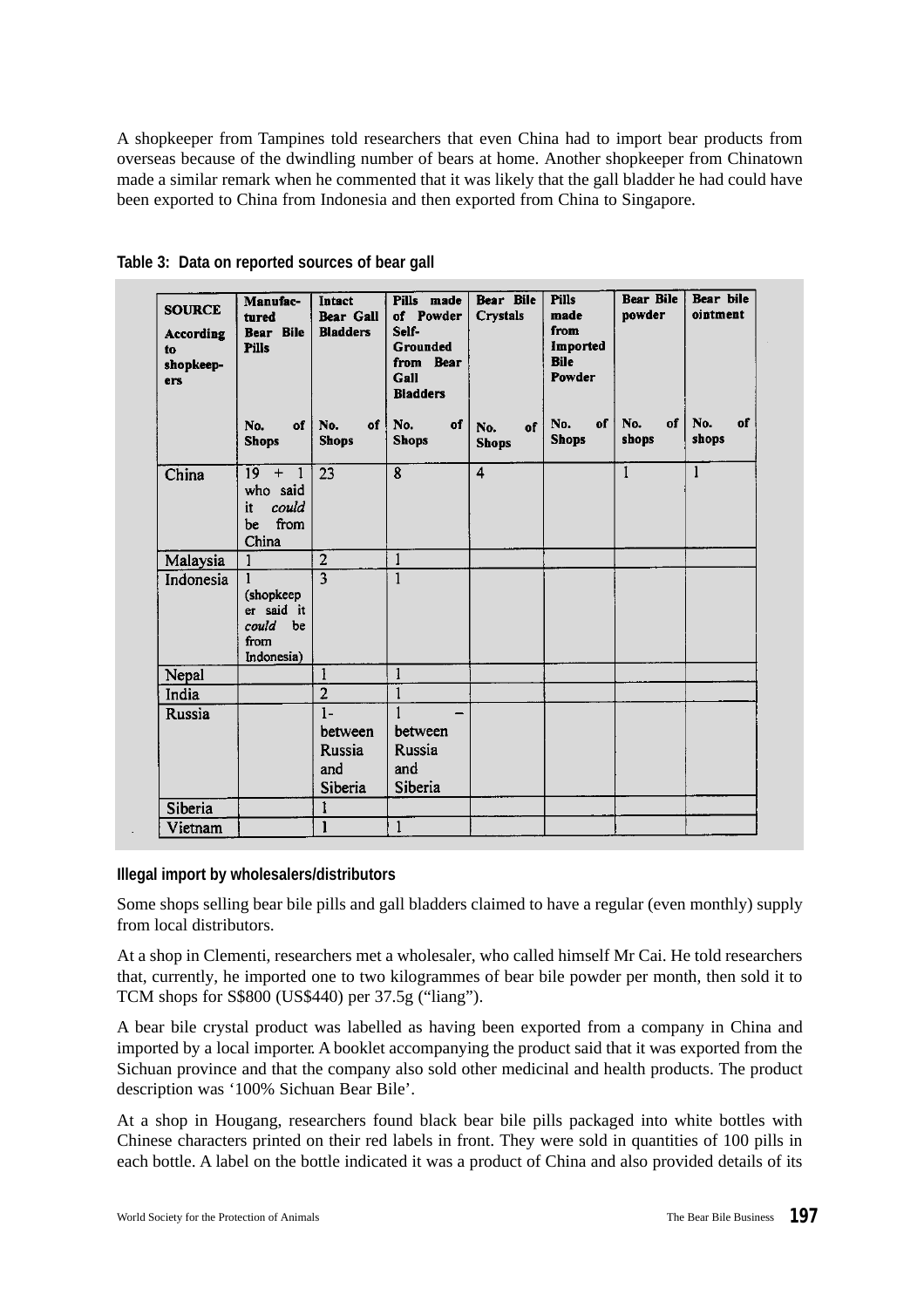batch number (B/N. 9812023) as well as its expiry date (Dec 2003). Other details included were the name of the product, " Jin Si Dan Wan" (bile capsules from "Golden bear"), as well as the list of ingredients and the uses of bear bile pills for various ailments (written in English and Chinese).

"Fusong Pharmaceutical Co Ltd China" was also listed on the label. According to the shopkeeper, the bile powder was obtained from farmed bears in China. He also "assured" researchers that these black pills were checked by authorities in Singapore upon entry and were therefore genuine.

Not all distributors were found to be local. A shopkeeper from Jalan Bukit Merah, for instance, said that they regularly placed orders for gall bladders from a Vietnamese supplier who usually visited the shop personally. In the case of a shop at Chinatown, the shopkeeper told the researchers that a bear products exporter from Russia (probably a Chinese based on comments made by shopkeeper) personally comes to Singapore regularly to deliver the goods. According to the shopkeeper, there were people living between Russia and Siberia who were involved in the bear trade.

# **Illegal import by shopkeepers and individuals**

At least two shopkeepers told investigators that they personally made occasional trips to China to buy bear bile products for sale in Singapore. One shopkeeper in Marsiling informed researchers that his father would be bringing new stocks of gall bladders when he returned from China soon.

# **Regularity of supply**

Table 4 provides information on the regularity of supply of bear bile products for some of the 50 shops which sold them. Shopkeepers from at least 13 shops informed researchers that they had regular supplies of bear bile products, and that they usually ordered new stocks as soon as their existing stocks were sold out.

About four shopkeepers said that future supplies of bear products might be difficult to determine. Two of these attributed it to the regulations by HSA in September, another to difficulties hunting bears and another to the difficulty in obtaining gall bladders because it was illegal to trade in bear products in Singapore, Malaysia and the region.

Four shopkeepers were not certain of when exactly imports would arrive and one said he might not always have the time to encapsulate bear bile into pills. Another claimed that he would not trade in bear bile after the current stock sold out, due to ethical reasons.

One shopkeepers reported that he had purchased the bear gall bladders he was selling two to three years ago; one said he had bought it before it had become illegal to import it and another said that the gall bladders he had had been delivered to his shop in 1999; another said he had received the gall bladders a few months before July 2001.

|                                                  |  | Table 4: Data on regularity of supply of bear gall bladder |
|--------------------------------------------------|--|------------------------------------------------------------|
| and bile products in Singapore, May - July, 2001 |  |                                                            |

| <b>Supply</b>                               | No. of Shops |
|---------------------------------------------|--------------|
| Regular                                     | 13           |
| Difficulties in obtaining future supply     |              |
| Uncertain of arrival of imports             |              |
| Will not sell after current stock sells out |              |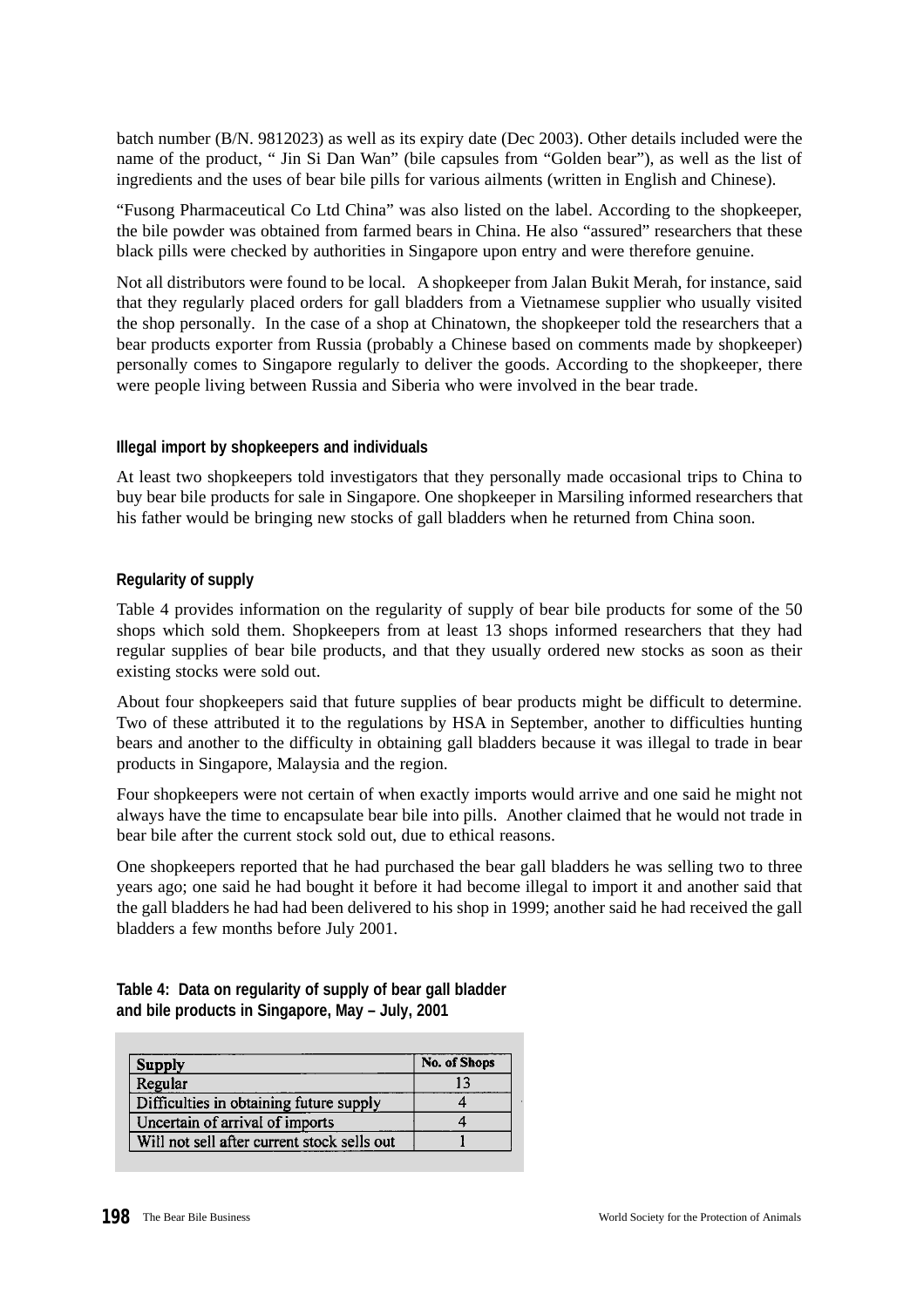

**Severe confinement on a Chinese bear farm.**

#### **Products from poached wild bears and farmed bears**

There are two sources of intact gall bladders – those from poached bears and those from unproductive bears killed/dead in farms. At least 17 shopkeepers said that some of their bear products were from bears in the wild, mostly China. Nine reported that some of their products were from farmed bears; some of whom could describe the bile extraction process. One shopkeeper claimed that wild bears were caught, tapped for their bile then released.

Conversation Between Shopkeeper And Researcher (In Mandarin)

Shopkeeper: *Now people don't kill bears anymore because they're protected.*

Researcher: *So the situation is now better for the bears?*

Shopkeeper: *Well, actually not that much better. Imagine if you're the bear – you're inside a small cage, you cannot move around. It's also very stressful so you know, it's something for you to think about. ..*

This shopkeeper sold intact bear gall bladders and bile crystals from bear farms in China.

One shopkeeper from Jalan Bukit Merah described how in Vietnam, hunters "kan" (chop) the Vietnamese black bears on sight.

#### **Sale of imitation bear bile products**

Although the bear bile pills shown to the researchers were claimed to be authentic, some shopkeepers reported that some of the manufactured bear bile pills sold in Singapore were not genuine. Two shopkeepers initially claimed that their products were bear bile but later said that they were from "bear-like" animals but could not clarify this further. At least seven other shopkeepers mentioned that gall bladders purported to be from bears could be from other sources. The most common source was snakes. Other sources mentioned were cows and pigs. One shopkeeper who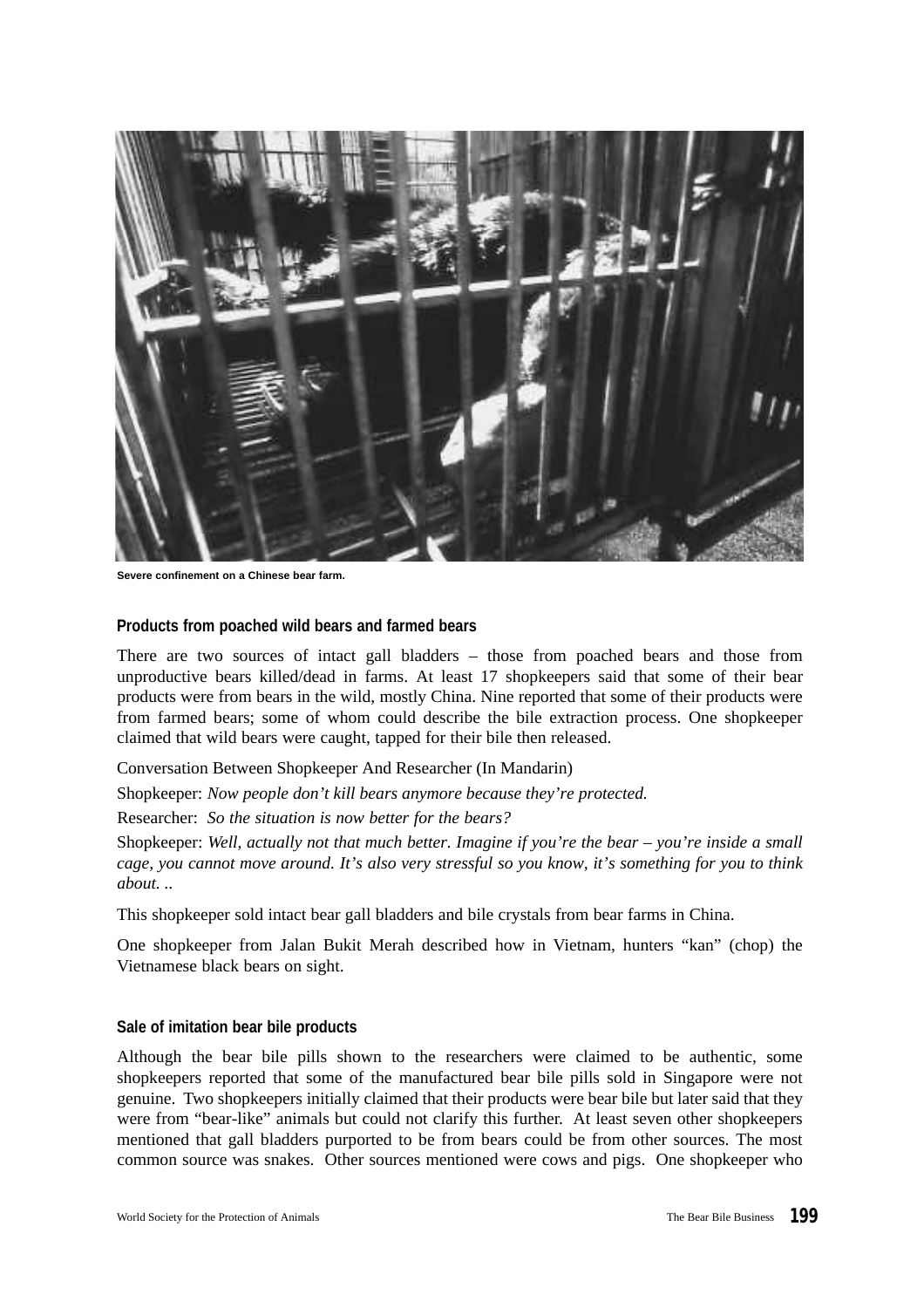did not sell bear gall bladders claimed that other shops which claimed to sell them could possibly be selling tiger, snake, wild boar and even dog gall bladders as bear gall bladders.

Eleven shopkeepers who sold bear bile pills said that their pills had bear bile mixed with Chinese herbs. One mentioned the herb "gan cao". One mentioned that it was mixed with pearl powder to prevent clumping.

Some shopkeepers gave the impression that they knew how to differentiate authentic and imitation bear gall bladders. For example, a shopkeeper at Bukit Batok appeared to know which gall bladders were from bears despite the fact that the container which stored the bear gall bladders also contained what were reported to be gall bladders from snakes and crocodiles. One shopkeeper from Chinatown demonstrated how to distinguish a genuine bear gall bladder. He claimed that when one cut the bear gall bladder at a certain angle, one would see a certain spider web-like design which could not be found in snake gall bladders. One pressed a gall bladder against the nose of one of the researchers to "prove" that it was from a bear.

# **Customer demand – the main reason for supply**

Shopkeepers from 24 shops (48%) which sold bear gall bladders and bile products claimed to have a regular supply of customers, regular clientele and those who bought in bulk of about 100 pills at one time.

Overall, customers included Chinese from Singapore and China and others from Korea, Australia, Tibet, Philippines, Indonesia, and Malaysia. One shopkeeper from Jalan Bukit Merah told researchers that Korean customers frequently purchased several intact galls from him during each visit. According to two shops, local taxi-drivers regularly purchased bile pills from them, with one saying that this was to reduce "heatiness". Another shopkeeper mentioned that Indians and Chinese also bought bear bile products to reduce "heatiness". Customers from Tibet were said to purchase the products to aid internal injuries.

| <b>Profile of consumers</b><br>according to shopkeepers | <b>Number of shops</b> |
|---------------------------------------------------------|------------------------|
| <b>Chinese Singaporeans</b>                             |                        |
| Chinese from China                                      |                        |
| Korean (including sailors)                              |                        |
| Taxi drivers                                            | $\overline{2}$         |
| Indian                                                  | 2                      |
| Malay                                                   |                        |
| From Australia                                          |                        |
| From Tibet                                              |                        |
| From Philippines                                        |                        |
| From Indonesia                                          |                        |

# **Table 5: Data on profiles of consumers of bear gall bladders and bile products, May – July 2001**

#### **Public safety concerns - unlabelled or poorly labelled products and hygiene**

Many of the specimens found in the study were unlabelled. Others often had the Chinese characters, "xiong dan" (bear bile) scribbled on their packaging or container but no other information.

Many products were handled with bare hands, including pills. One shopkeeper pressed a bear gall bladder against the nose of one of the researchers to "prove" its authenticity.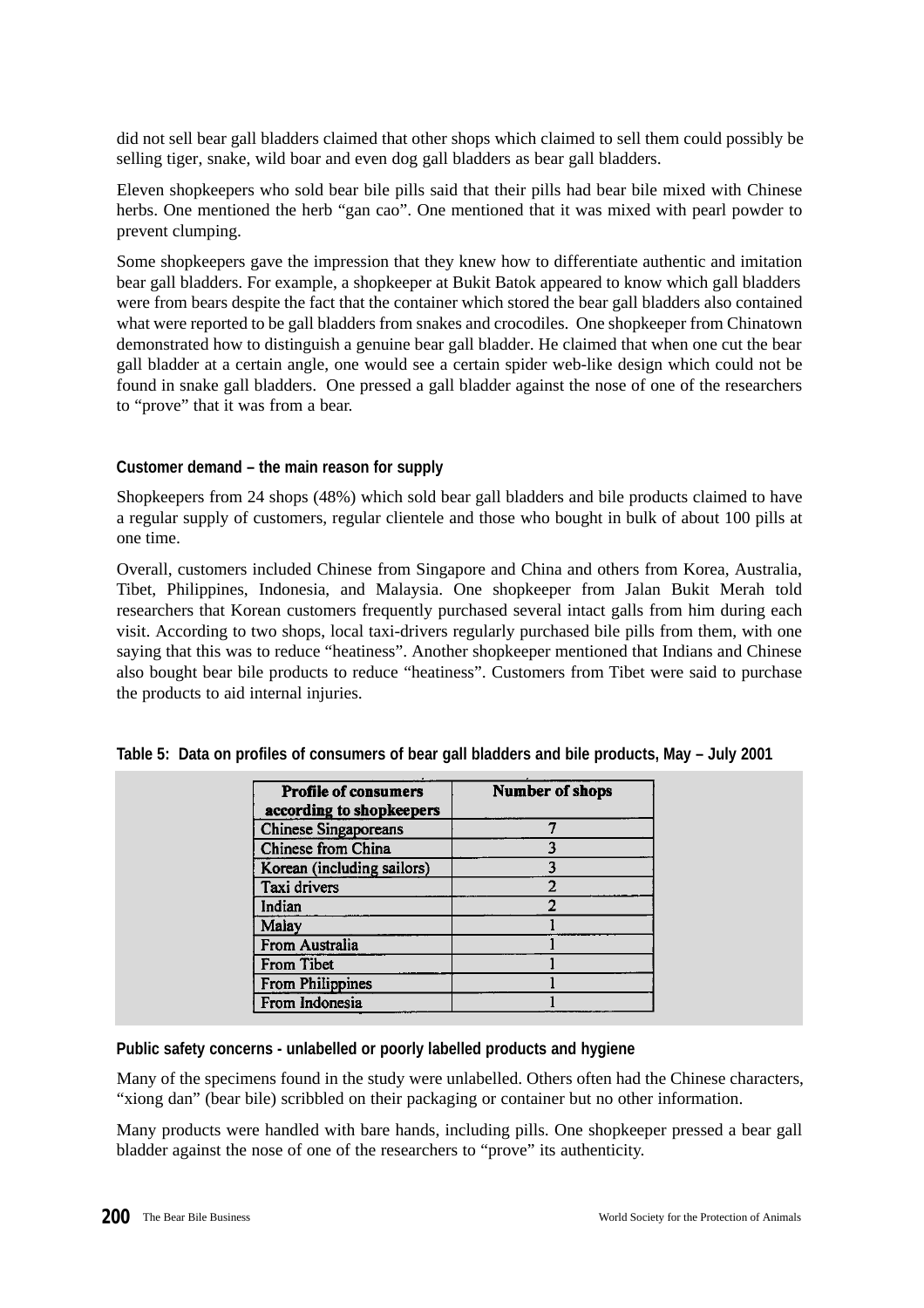# **Recalled bear gall product**

During the course of research for this study, it was found that the Health Sciences Authority's website lists one bear gall product as having been recalled for containing a certain level of arsenic in 2000 (See Table 6).

| <b>Product</b>                                     | Manufacturer                                                              | <b>Batch</b><br>No/Expiry<br>Date | Recall<br>date | Recall<br><b>Class</b> | Reason/Comments                     |
|----------------------------------------------------|---------------------------------------------------------------------------|-----------------------------------|----------------|------------------------|-------------------------------------|
| Bear Gall<br>Radix<br>Pseudoginseng<br>Tieh Ta Wan | Sheng<br>$\&$   Kang<br>Chinese<br>Medicine<br>Manufacturer,<br>Singapore | B/N:<br>030003                    | 10/7/00        | Class                  | Contain<br>$37.2$ ppm<br>of arsenic |

| Table 6: Data on recalled bear gall product, Singapore, July - September 2000 |  |  |
|-------------------------------------------------------------------------------|--|--|
|                                                                               |  |  |

'Product Recall for July to September 2000", Centre for Pharmaceutical Source: Administration, Health Sciences Authority website, 31 Oct 2001

# **Analysis**

# **Prevalence of sale**

73.5% of shops visited claimed to import and sell bear gall bladder or bile products. Most said their bear products were from Appendix I listed Asian species of bears, which means no CITES permits could have been likely to be issued for products imported after Singapore started enforcing its obligations as a CITES Party. The need for enforcement of the ESA is urgent.

In this study, if gall bladders were claimed to have been used for preparation into other forms, they were not included in the survey as intact gall bladders but in their final form, which was mostly, pills. This could explain the difference between intact gall bladders found in this study (42.6%) and those found in the study by TRAFFIC USAin 1991 (64%) of shops visited. This could indicate increasing consumer acceptance of ready-made over the counter medicines and a move from buying ingredients for preparation at home.

# **The trade goes underground**

A key difference in the findings of the two studies was that in TRAFFIC's study, most shops had the gall bladders displayed prominently and nobody mentioned that the trade was illegal. In the current study, many of the products were kept from public view or access. Some were obviously hidden. Also, in the current study, nine shopkeepers reported that the trade was illegal and another six knew about bear protection. This points to increasing awareness of the legal status of the trade. However, many other shopkeepers still said that the trade was legal.

A few shopkeepers' responses highlight the need for more education for the TCM traders on bear conservation and welfare as well as the ESA. One shopkeeper pointed out that infringement of "domestic" banning of an endangered plant species was more serious than infringement of an "international" issue of bear protection and two others thought that it was only illegal to trade in gall bladders but not products made from bear derivatives.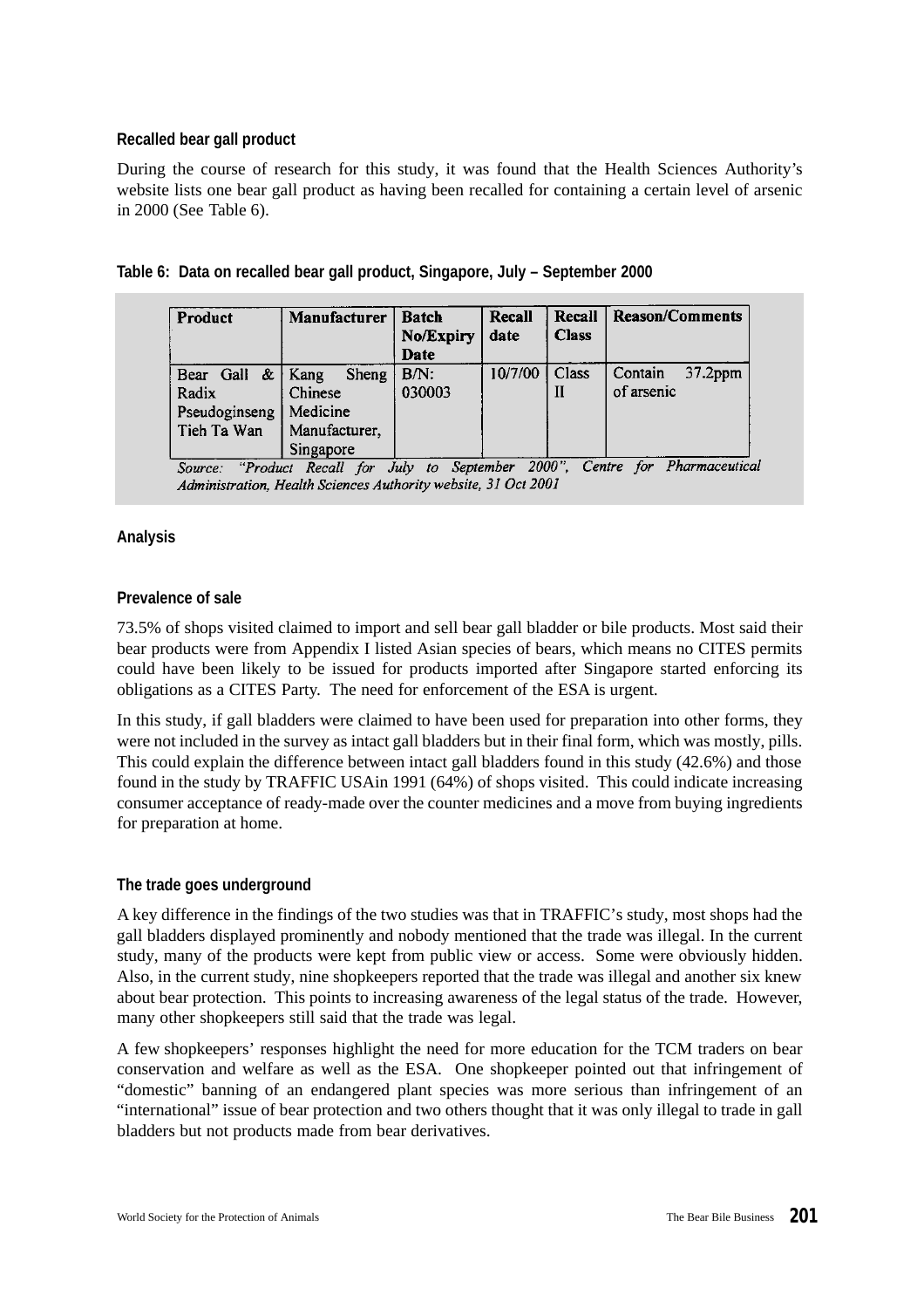# **Evolution of international trade routes**

Both the current study and the one by TRAFFIC USA in 1991 identified China as the main source for bear gall bladders. The current study also found that patterns of this trade involving Indonesia, Nepal, Russia and India have been fairly consistent over the past decade, since the TRAFFIC investigation was undertaken.

Vietnam seems to have emerged as a source country as it was named at least twice in the current study but not mentioned in the earlier study. There are fewer regulations governing Vietnam's bear bile farms. For example, Vietnam has no regulations for cage size in their bear bile farms. Efforts need to be channelled towards ensuring that the Vietnam trade does not expand.

The ACRES, despite having a much larger sample size, did not find any gall bladders from the USA or Burma as in the previous study. This could be indicative of other countries replacing or at least overtaking these as sources of bear gall bladders for sale in Singapore.

# **Well-developed import system**

The study has shown that there is a well developed and regular local import and distribution system for bear gall bladder and bile products. Importers and shopkeepers who imported bear gall bladder and bile products without the necessary CITES permits were in violation of the ESA. It is imperative that efforts are made to identify and understand more about bear parts trade patterns in Singapore from importers; they would be able to provide important information on source countries as well as how exactly they import the products without detection by Authorities or perhaps even demonstrate that they were unaware that the trade is illegal. Educational efforts to curb the trade must also include this group, in addition to the shopkeepers, so that both have a consistent understanding of the law and penalties for violating it.

# **Challenges for customs - identification of goods and personal luggage**

There have been no recent reported seizures of bear gall bladders or bile products by the Customs and Excise Department in Singapore.

Personal luggage appears to be one important way of importing bear products into Singapore. This was evident through the reports of foreign importers delivering products directly as well as shopkeepers or as in the case of one shopkeeper, his father, carrying in bear products personally. The quantities involved may seem small but as they are regular, they amount to substantial illegal trade over time.

# **Consumers**

The majority of consumers of the bear gall bladder and bile products were Chinese; thus efforts to educate them on purchasing the products must be culturally sensitive and communicated in English and Chinese.

Both the ACRES and TRAFFIC studies highlighted Koreans as consumers with one shopkeeper in the recent study claiming that Korean customers bought several intact gall bladders at one time. Educational programmes must take this into consideration.

Using bile products to combat "heatiness" was cited a few times. Herbal alternatives to treatment of this should be studied and promoted.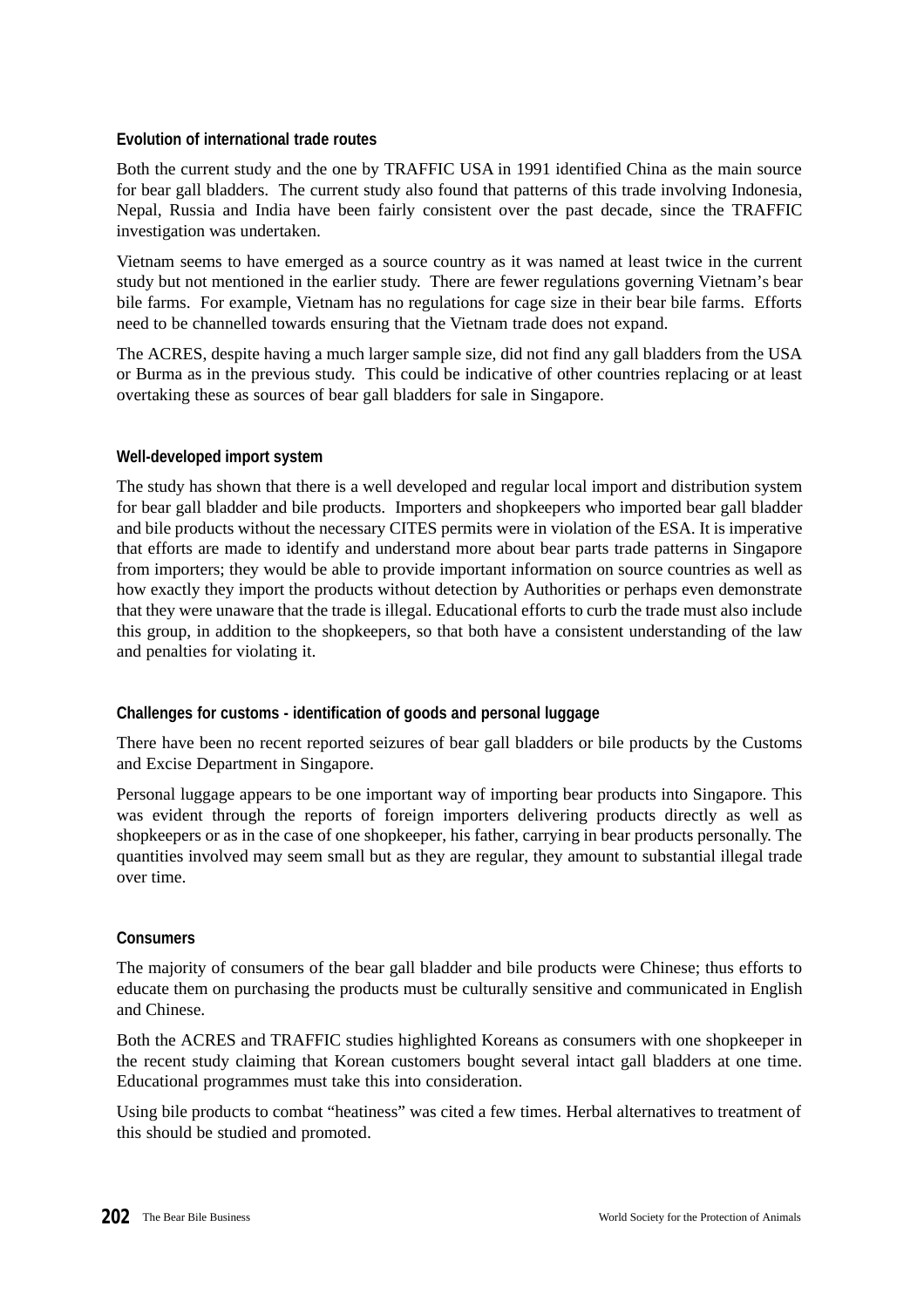

**Bears on a small Chinese bear farm.**

#### **Enforcement agencies identified by traders**

It was significant to note that not one of the shopkeepers visited mentioned the AVA, CITES Management Authority or Police as enforcement agencies that would have some effect on their sale of bear bile products. The HSA, Customs, Ministry of Health and Ministry of Environment were mentioned. This is probably attributed to the fact that there has been a lot of focus on TCM use and public safety. This is laudable but this points at the need for more direct and regular communication between AVA and the TCM community so that they are aware that their products could have implications for serious international conservation issues and that the AVA has a direct impact on what they can trade in.

#### **Poached or farmed - equally damaging**

Some claims of bear bile products being from wild bears could have been made to make a sale based on consumer beliefs that bile from wild bears is superior to that from captive bears (Maas, 2000). A few shopkeepers even said bears could not be farmed; one said that this was because they were wild and another said this was because they were too large. Ignorance was their only reason for supposing their products were from from wild bears. Some of these products could have indeed come from bear farms.

Trading in parts or derivatives of poached bears or farmed bears without necessary permits are both illegal. The bear farming industry has the ability to fuel demand for bear bile products, which still adversely affects wild bear populations. Both are also inhumane. These point at the need for bear gall bladders and bile products to be replaced by alternatives completely.

#### **Imitation or genuine**

The methods used or described by three of the shopkeepers to distinguish bear products from imitation products contradict the scientific literature. Knights clarifies that chemical analysis is required to definitively identify that a gall bladder is from a bear<sup>12</sup>. Even then, he notes that it is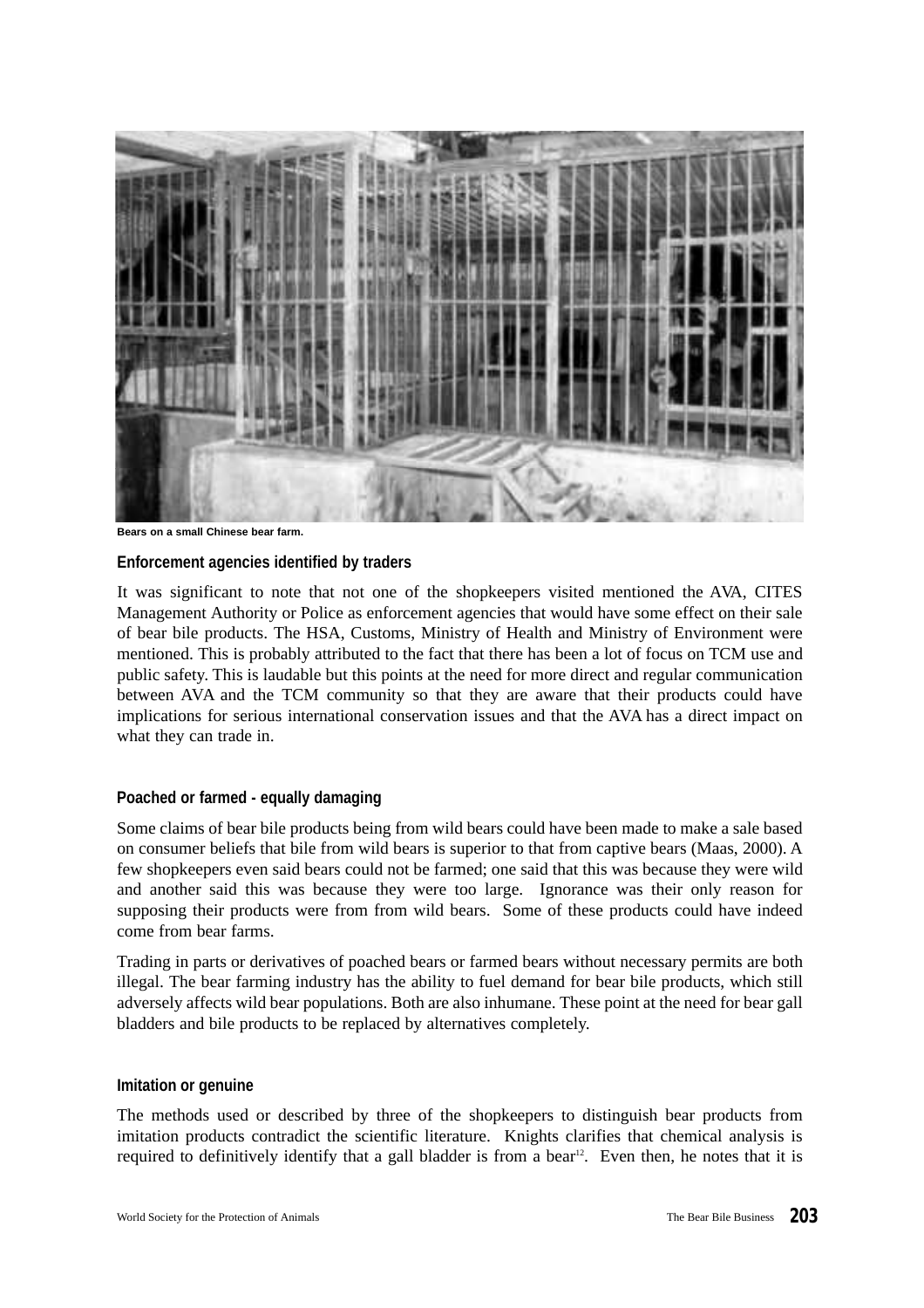impossible to identify which species of bear the product comes from unless scraps of liver are still attached; these can be analysed for DNA. He notes, it is impossible to determine whether a gall bladder is from a protected species or one that can be legally traded, let alone which country the bear was from or whether it was poached.

Forensic testing should be made available, but if one does not want to add to the pressures on resources in enforcement agencies, it is simple to consider, under ESA, any product presented by a trader as being from an endangered species, as being authentic.

In any case, the perpetrator can be charged for cheating or be charged under the Medicines Act for false description of the product or misleading as to the nature or quality of the product or as to the uses or effects of medicinal products of that description.

Creative prosecutorial input is needed so that law enforcement is many steps ahead of criminals. Till the ESAcan be strengthened, and it must be urgently, other relevant laws that have been flouted have to be used to penalise perpetrators.

# **Claim of pre-Convention stock or those from Appendix II bears**

The TRAFFIC report in 1991 reported that one of the difficulties faced by the authorities in nabbing perpetrators was that the latter claimed that they had acquired the specimens before Singapore became a CITES Party or because the specimens were from bears from Appendix II.

This study has produced evidence of several shopkeepers admitting recent acquisition/import of bear gall bladders and bile products and regular supply of them. It should be acted upon. Such evidence can also be procured by enforcement agencies through covert investigations.

Registration and marking/tagging systems for pre-Convention stock need to remain a priority. But most importantly, to ensure the survival of bears, all stocks of bear products should not be allowed for sale, just like tiger bones.

The AVAhas not received any applications to import of bear products. So those who claim they have Appendix II specimens would have not have the necessary permits to be selling them. And if preconvention stocks are registered with the AVA, shopkeepers should be finding it more difficult to justify their sale in the manner as they were purported to have done in the TRAFFIC report in 1991<sup>1</sup>.

At time of going to press, ACRES and WSPA are determining how long bear gall bladders and bile products can be kept and be fit for human consumption. It is questionable if pre-convention stock would be safe for human consumption.

#### **Unlabelled products**

At least 2 shopkeepers intentionally left their bear products unlabelled to prevent identification by authorities, an example of the importance of forensic testing.

In addition, this would be in violation of the Medicines Act (Chapter 176), Medicines (Labelling of Chinese Proprietary Medicines) Regulations.

#### **Improved communication between regulatory bodies**

As stated earlier, one "bear gall" product was recalled by HSA for containing a certain level of arsenic in 2000. In such instances, traders should be investigated for violations under the ESA, and good communication between AVAand HSA.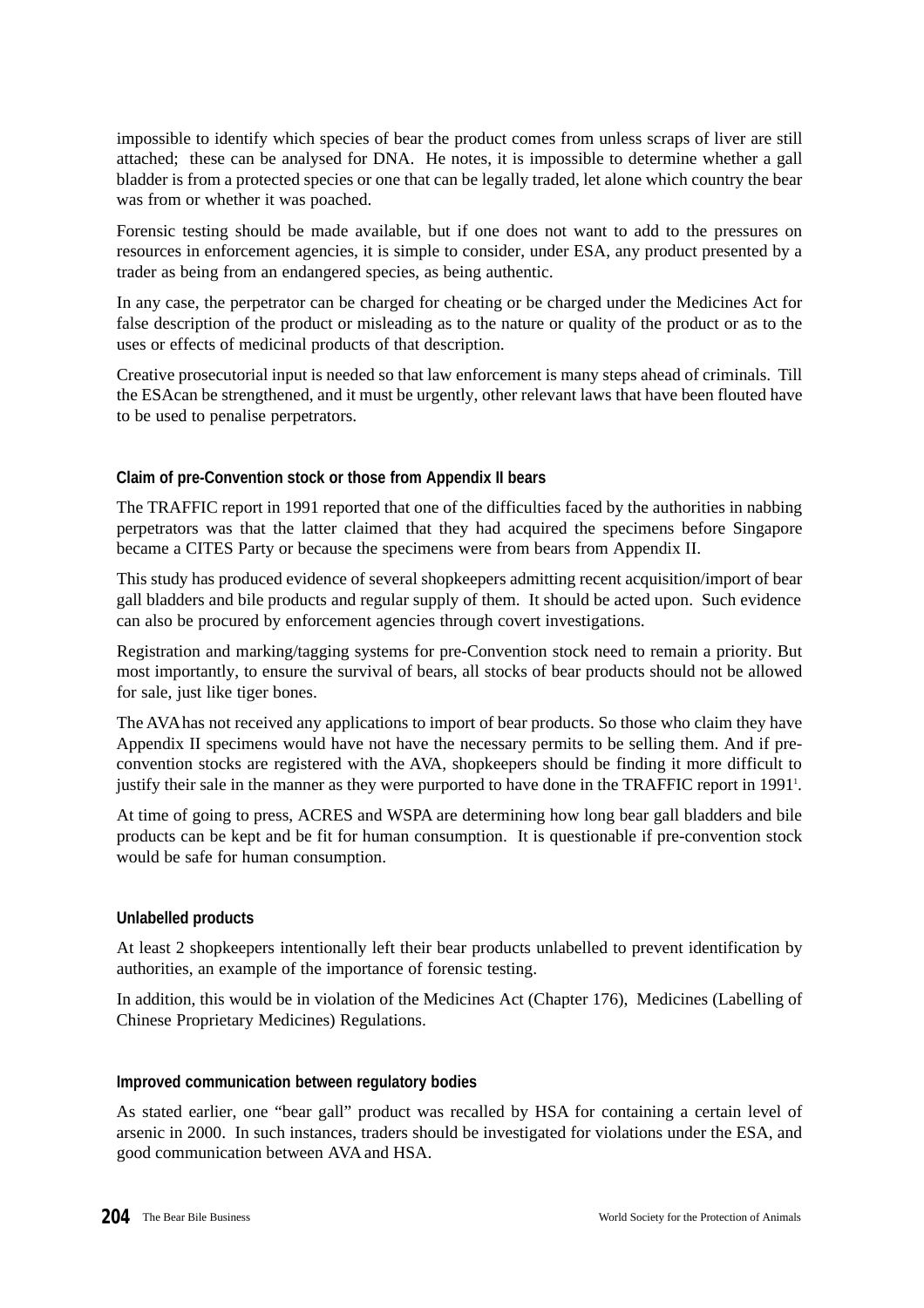It would also be desirable for the website to state that bear gall products are not permitted to be imported into and sold in Singapore without relevant CITES permits.

Such sharing and cross-referencing of information is vital between all relevant authorities to ensure that the ESA is enforced and wildlife crime is tackled expeditiously.

#### **Substitutes for bear bile**

Two of the TCM shopkeepers in the study who did not sell bear bile products mentioned that there are herbal alternatives to it. This is a healthy sign that there already exists some local awareness of substitutes. This needs to be encouraged. There are also synthetic versions (see page 19).

#### **Recommendations for authorities and related parties**

Some of the recommendations presented here echo aims for Parties borne out of CITES' Strategic vision as it enters the new millennium. These were presented at the 11th meeting of the Conference of the Parties to CITES. These recommendations are marked with "(CITES aim)".

# **CITES**

Based on the adverse affects on wild bear populations, animal welfare concerns, the alternatives that exist to bear bile and the overwhelming concerns from the scientific community about bear farming, the Singapore CITES Management Authority is asked not to support any moves for bear farms in China or Vietnam to be legally registered under the CITES convention as captive breeding facilities.

The local CITES Management Authority should also proactively argue for strict animal welfare standards, determined with international animal welfare organisations such as WSPA, to be incorporated into proposed guidelines for registration of captive breeding facilities under CITES.

# **Incorporate conservation issues into meetings arising from Memorandum of Understanding with China**

The Ministry of Health is urged to raise the status of CITES enforcement, conservation and animal welfare concerns in TCM during official discourse that arises out of the Memorandum of Understanding between Singapore and China as well as any plans to come up with a TCM development plan<sup>13</sup>. This should:

- re-iterate Singapore's commitment towards CITES enforcement, using the ACRES study as an example, and state that it looks forward to China's cooperation on CITES enforcement;
- ensure that TCM products originating from China do not involve the illegal use of endangered species such as bears or the use of species who undergo poor animal welfare standards in farming practices;
- urge China to open existing bear farms for international inspections to assess the conservation impacts of bear farming and standards of animal welfare;
- urge China to end bear bile farming based on the recommendations of scientific experts worldwide.

It is recommended that these be tabled for discussion at the next Sino-Singapore Committee meeting.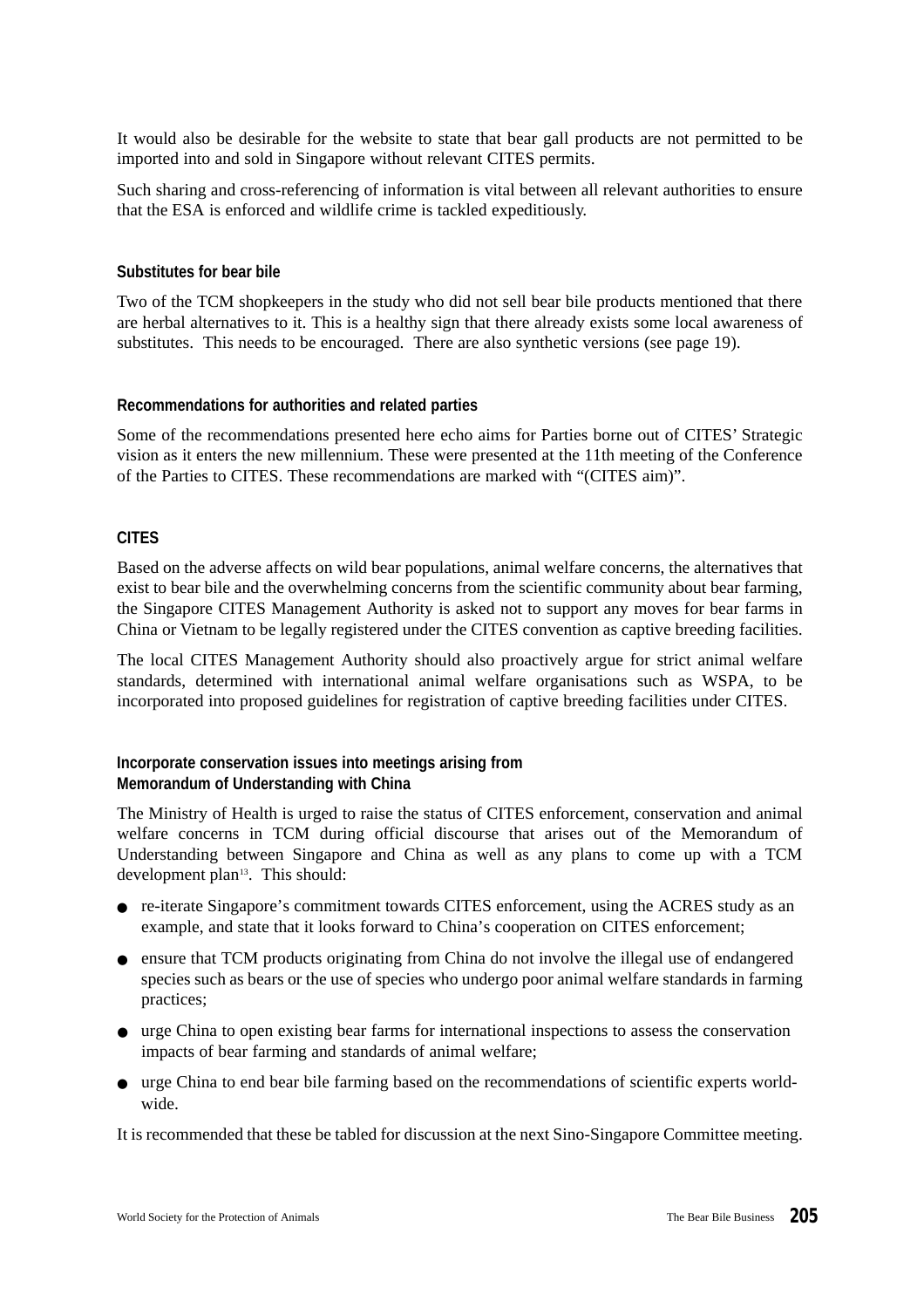# **Proposed amendments to the Endangered Species (Import And Export) Act (ESA)**

Trade in wildlife is the world's third largest illegal trade, behind drugs and firearms, and is worth an estimated five to ten billion US dollars a year<sup>14</sup>. Legislation and its enforcement concerning this trade should reflect Singapore treatment of drug and firearms smuggling.

This would require:

**An enhanced penalty framework**

**Increased penalties – fines and jail sentences**

**Reduction in cases being compounded**

#### **Reverse the onus of proof**

Parties are urged to encourage the judiciary to apply more appropriate penalties when dealing with wildlife crime (CITES aim).

Currently, the penalty for illegal trafficking in wildlife and wildlife products is S\$5000 (US\$2750) for international trade and S\$2000 (US\$1100) for domestic trade. These penalties should be reviewed and revised upwards as they are too low enough to have any real deterrent effect, especially to commercial traders as opposed to individual consumers. Fines may be regarded by the traders as a "cost" of engaging in the illegal trade as Lye observes<sup>15</sup>. Lye has also reported that AVA (previously PPD) has agreed that it should be raised to at least S\$50,000 (US\$27500).

Additionally, the fines are usually imposed on a per consignment species, not a per specimen species. Where there is a large consignment, this should be on a specimen basis.

Furthermore, most cases are brought before the Magistrates Courts. The judges here, as opposed to the High Court, are limited in the amount of fines and damages that they can award. Similarly, the more serious criminal offences are heard before the High Court. The offences under the ESAshould come within the jurisdiction of the High Court and not the lower courts. This would send out a clear message as to how seriously Singapore views its CITES commitment. Wildlife crime can only be addressed if it is accorded the appropriate gravity within the legislative framework.

It is laudable that jail sentences are now being meted out for those involved in wildlife crime, for example, Lawrence Kuah Kok Choon, who was fined S\$10,000 and jailed for a year for illegal possession of endangered birds in 200016. However, imposition of mandatory jail sentences should be increased substantially especially since there are significant number of traders who continue despite being aware that the trade is illegal.

Fewer cases should be compounded. Lye has reported that many offences are compounded for a sum not exceeding S\$1000 (US\$550)<sup>15</sup>. This is for what is assessed to be "less serious cases" (for example, first time offenders) where the composition is S\$200-S\$500 (US\$110 - US\$275).

If proven guilty, despite it being a first time offence, one can be meted capital punishment in Singapore. Compositions serve as poor deterrents and send strong signals to the perpetrators and society that very little importance is attached to wildlife crime. When someone is assessed as being a first time offender and has his case compounded, the system is neglecting the fact that this was the time he was caught, probably not the first time he had committed the crime. And because wildlife crime has international repercussions, the category of "less serious cases" should be streamlined substantially.

There should be a presumption that possession of banned CITES specimens is an offence unless an appropriate permit is produced. Australia's Environment Protection and Biodiversity Conservation Amendment (Wildlife Protection) Bill 2001, lauded widely, now has such an enforcement provision.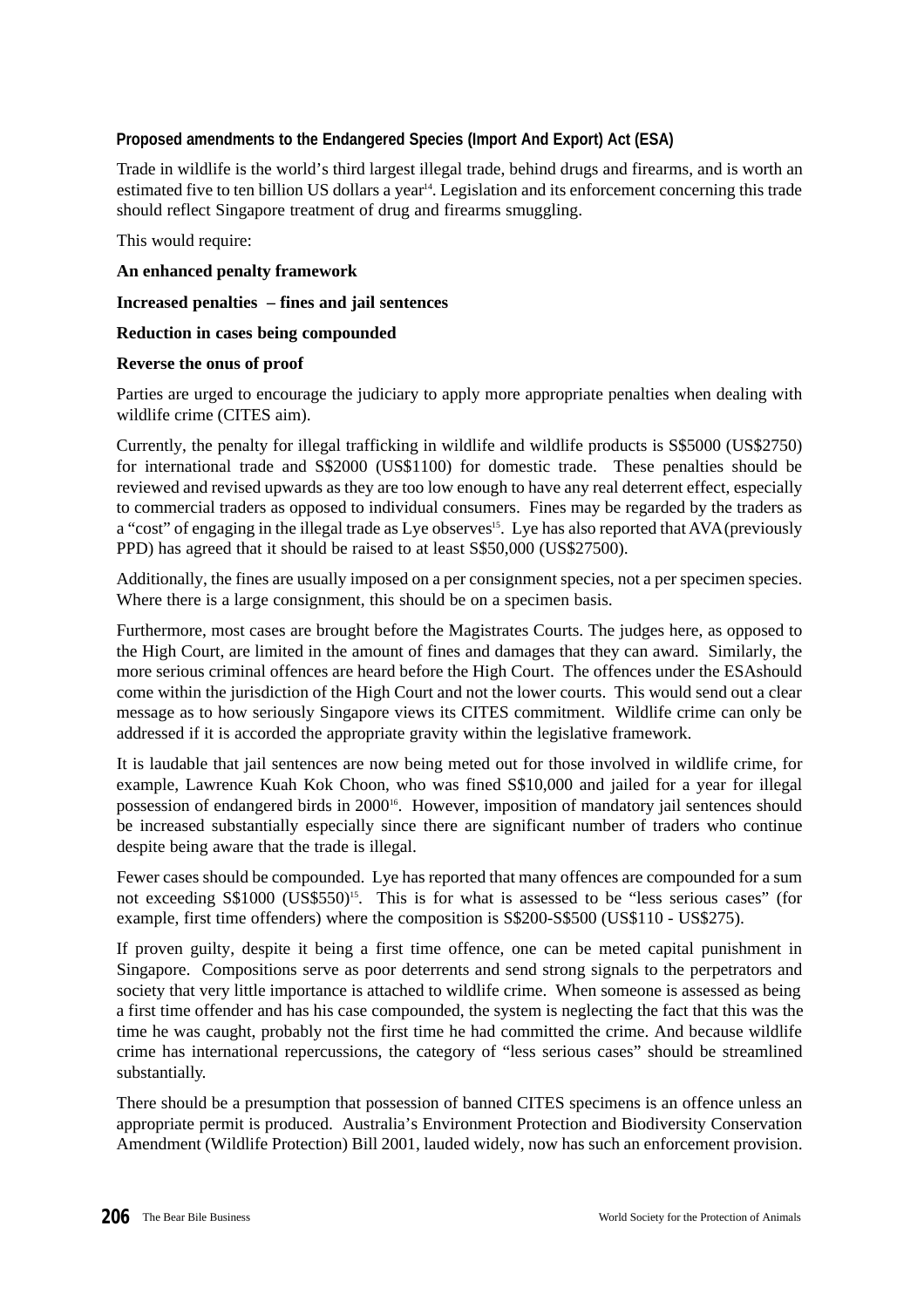#### **Incorporating new provisions into the ESA**

**Compare efficacy of provisions:** Parties are encouraged to exchange experience on provisions in their respective pieces of legislations that work well or not well (CITES aim). Such sharing of knowledge would help refine the ESA into a piece of legislation with fewer loopholes.

**Restrict sale of bear gall bladders and bile products:** It is commendable that the AVA has a working policy on not issuing permits for bear gall bladders for TCM use. This should be codified in the Act, restricting sale per se of bear parts and derivatives (and products claiming to contain them). They should be provided for under Section 5 of the Act currently only covering tigers and rhinos. CITES is urging Parties to align provisions for bears with those for tigers. For example, parties have been encouraged to evaluate the recommendations of the CITES Tiger Missions Technical Team and CITES Political Missions and, where appropriate, to apply these to the conservation of bears and trade in bear specimens, particularly with species included in Appendix I.

**Claims of authenticity of product:** It should be made illegal to trade in specimens/products that even claim to be/contain endangered species. It is proposed that verbal and written claims be provided for, if there is evidence to proof the verbal claim. In Britain it is illegal to sell, or keep for sale, any part of these species or any product that contains or claims to contain them, even if it does not. Such treatment of product claims was also decided at the last Conference of the Parties where Parties were urged to consider, where appropriate, introducing measures within their territory to facilitate implementation of CITES with respect to the trade in bear parts and derivatives and products labelled as containing parts and derivatives of bear.

**Provide for stronger powers of enforcement:** As Lye recommends<sup>15</sup>, the law should provide for stronger powers of enforcement, which should include the power to examine persons, take down written statements which are admissible in court, the power to demand the names and addresses of persons involved, and the power to require the attendance of witnesses in court.

# **Restructuring the ESA**

The ESA should be redrafted and reorganised so that it is more accessible to the members of the public. One key way where the ESA may be streamlined is regarding the lack of distinguishing of CITES Appendix I and II species. Appendix I and II of CITES have been collapsed into a single Schedule 1. Appendix I deals with trade in highly endangered species which is prohibited. Appendix II deals in trade in other types of endangered species which requires a permit. This distinction between prohibited trade and licensed trade should be maintained in the Schedules to avoid confusion and facilitate enforcement.

#### **Information disclosure**

AVA could issue more press statements on wildlife issues and disclose information following prosecutions of traders. This would provide guidance to wildlife traders as well as the general public and assist in the implementation of the CITES objectives.

#### **Improving enforcement of the Endangered Species (Import And Export) Act**

#### **Collaborate with NGOs** – CITES has urged Parties to:

- Recognise the significant contributions of NGOs to the CITES process and encourage greater NGO participation in CITES outreach
- Meet regularly with NGOs
- Enhance communication and collaboration with NGOs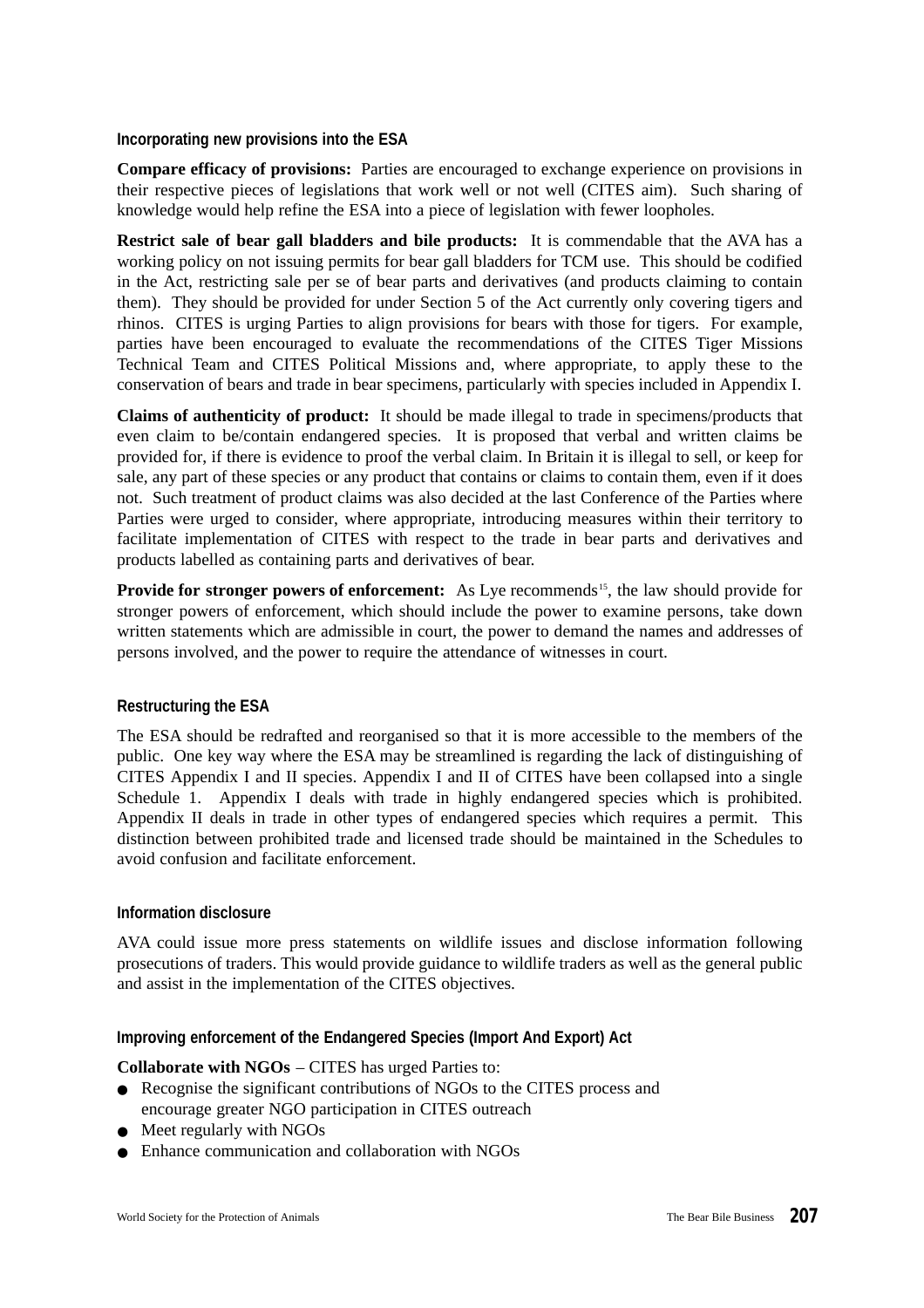A strong partnership with NGOs, both local and international, should be considered at various levels, from inviting feedback for proposed amendments to the ESAand providing training for enforcement to public education efforts.

**Increase manpower at AVA, CITES Management Authority:** There is a need for increased manpower within the Agri-food and Veterinary Authority to do frequent undercover inspections related to wildlife crime as well as preventive educational work. Lye has noted that the Unit was understaffed<sup>15</sup>.

**Establish a 'Wildlife Crime' Department under the Singapore Police force:** The results of this study show how widespread the sale of illegal bear products is within the TCM community. Furthermore, it has recently been reported that more people in Singapore are keeping exotic animals illegally<sup>21</sup>. Such trends signal the need for more pronounced enforcement of the ESA.

The Police Force has the resources that the CITES Management Authority may not have, to channel towards enforcement through activities such as frequent undercover inspections.

In 1995, the Metropolitan Police in London launched "Operation Charm" as an initiative against the illegal trade in endangered species in London. Since then, police officers have seized thousands of items claiming to contain endangered species, as well as body parts of tigers, rhinos, bears and other protected animals and plants. A number of traders have since been prosecuted and convicted in the Courts. The Police have also created public education materials.

**Plan strategically for covert investigations:** Much information can be elicited from traders dealing in wildlife crime by law enforcement officers if they undertake carefully planned covert investigations. One way of addressing the problem of being identified by wildlife traders is to assign officers who do not typify stereotypical notions of law enforcement officers. For example, perhaps more females could be used. The current study was undertaken by females; this could have helped elicit such detailed information from shopkeepers as the latter's guard may be lower with females than males. Another way to address this is to have a larger pool of officers, like from the Police Force, who do covert investigations so that they are not recognised easily.

**Provide training for all authorities:** CITES has urged Parties to convene workshops to identify functional roles and train all levels of administration and related agencies responsible for CITES enforcement. It is recommended that this be extended to agencies which deal with TCM but not necessarily CITES.

The AVA is commended for its training of Customs officers. It is recommended that training in inspection, identification and confiscation of illegal endangered species products, enforcing the ESA provisions and understanding the importance of arresting wildlife crime be supplemented with the aid of international conservation/animal welfare organisations who are able to provide highly specialised training and a current and international account of the wildlife trafficking scene. In addition to providing training in the technical aspects of ESA and CITES, the spirit of conservation and animal welfare should also be emphasised.

● This should include, if it does not already, the Health Sciences Authority, which checks consignments of Chinese proprietary medicines. Although the HSA is not specifically checking for violations of the ESA, if confronted with products that are made from endangered species without the relevant permits, they are well positioned to report this to AVA.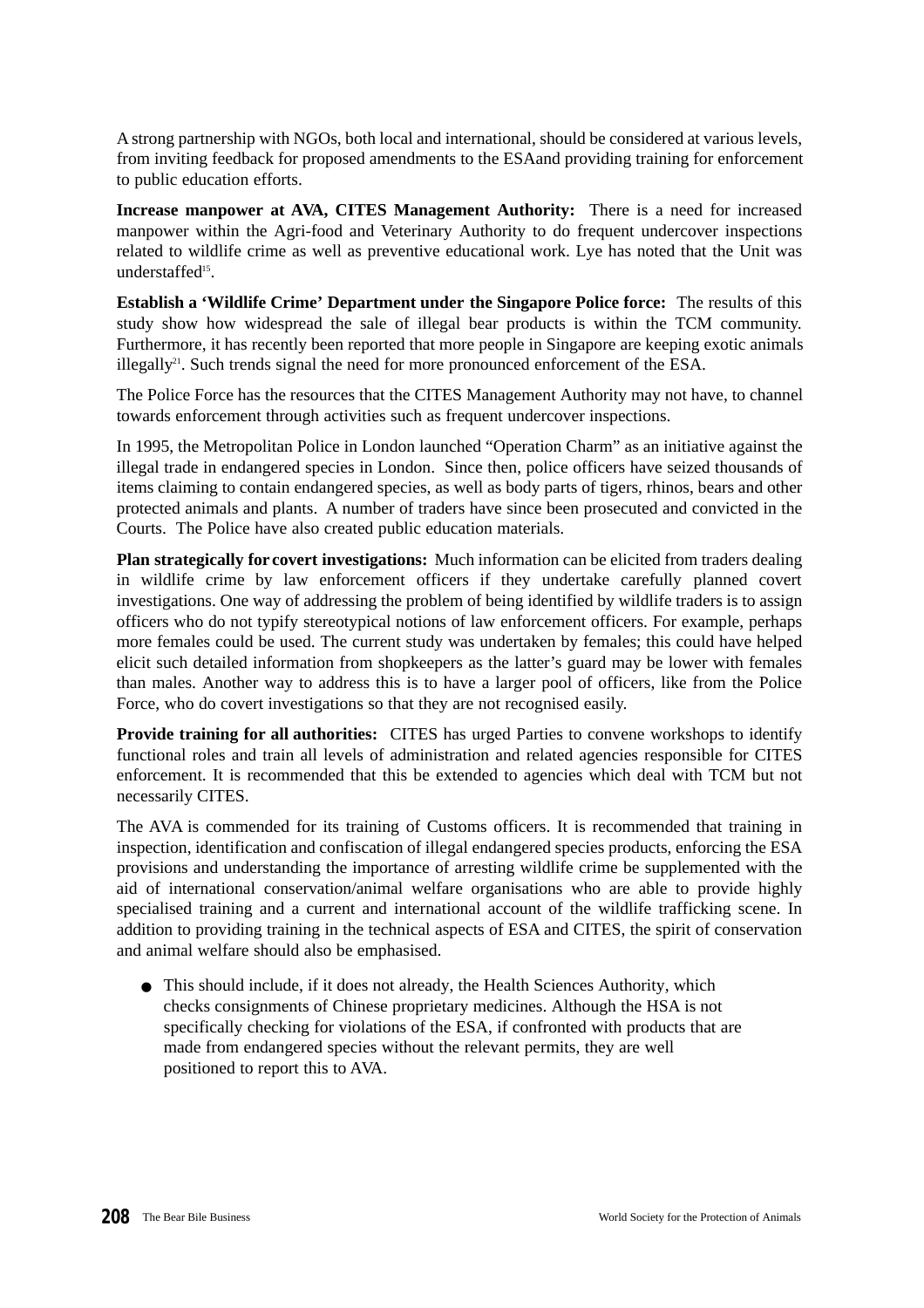● One of the CITES aims is to educate the judiciary of the social and economic significance of conservation threats posed by illegal trade in wild fauna and flora. Public Prosecutors should also be trained accordingly.

**Coordination between agencies:** Agreements should be developed and implemented among all relevant bodies for the enforcement of the ESA. This will allow for maximum transfer of knowledge, skills and resources and ensure consistent outcomes in the interpretation and implementation of the ESA.

**Increased customs enforcement:** More stringent checks are recommended for goods for TCM as well as personal luggage. Travellers from common source countries of bear gall bladders could be subjected to more stringent checks. The use of sniffer dogs should be explored.

Smugglers in other countries have been reported to try and avoid detection by dipping whole gall bladders in chocolate and calling them chocolate figs or hiding them in strong smelling substances like coffee<sup>17</sup>. Such methods of smuggling need to be made known to Customs.

Detection of contraband is admittedly very difficult so as CITES recommends, exemplary enforcement actions should be formally recognised and awarded.

**Utilising technology:** Singapore is technologically highly advanced and surely has the capacity to identify and use technologies (e.g. digital technology, microchips, barcodes, holograms, DNA tests) to better implement CITES (COP aim).

# **Prevention through education**

CITES urges parties to "promote awareness of the impacts of consumption patterns and demands on species conservation" and "meet regularly with targeted groups and encourage their active participation" (COP aims).

**Educate TCM community, especially traders:** Twenty-four percent of shopkeepers who sold bear products claimed that the trade was legal. It is thus strongly recommended that AVA directly educates the TCM community, particularly the TCM traders on not only the letter of the law but also the spirit of the ESA.

TRAFFIC East Asia <sup>18</sup> notes that *"Communication between relevant government agencies and the TCM community is essential to the creation of any workable management system for bear gall bladders. Regulations of wildlife products used in TCM involves changing centuries of medical practices. Such changes cannot be achieved through legislation alone, especially if the primary user groups do not understand or accept the rationale behind such regulation."*<sup>18</sup> .

English and Chinese circulars informing traders of what they are not allowed to trade in should be sent to them regularly. Just as importantly, other methods such as workshops held in cooperation with relevant TCM associations would help the traders gain a better understanding of the rationale for the legislation.

These efforts should also be geared towards understanding how the TCM community thinks and how best to garner their cooperation.

In Taiwan, for example, the Government, in cooperation with others, has produced materials such as film, posters, stickers, phone cards and advertisements aimed at raising awareness of bear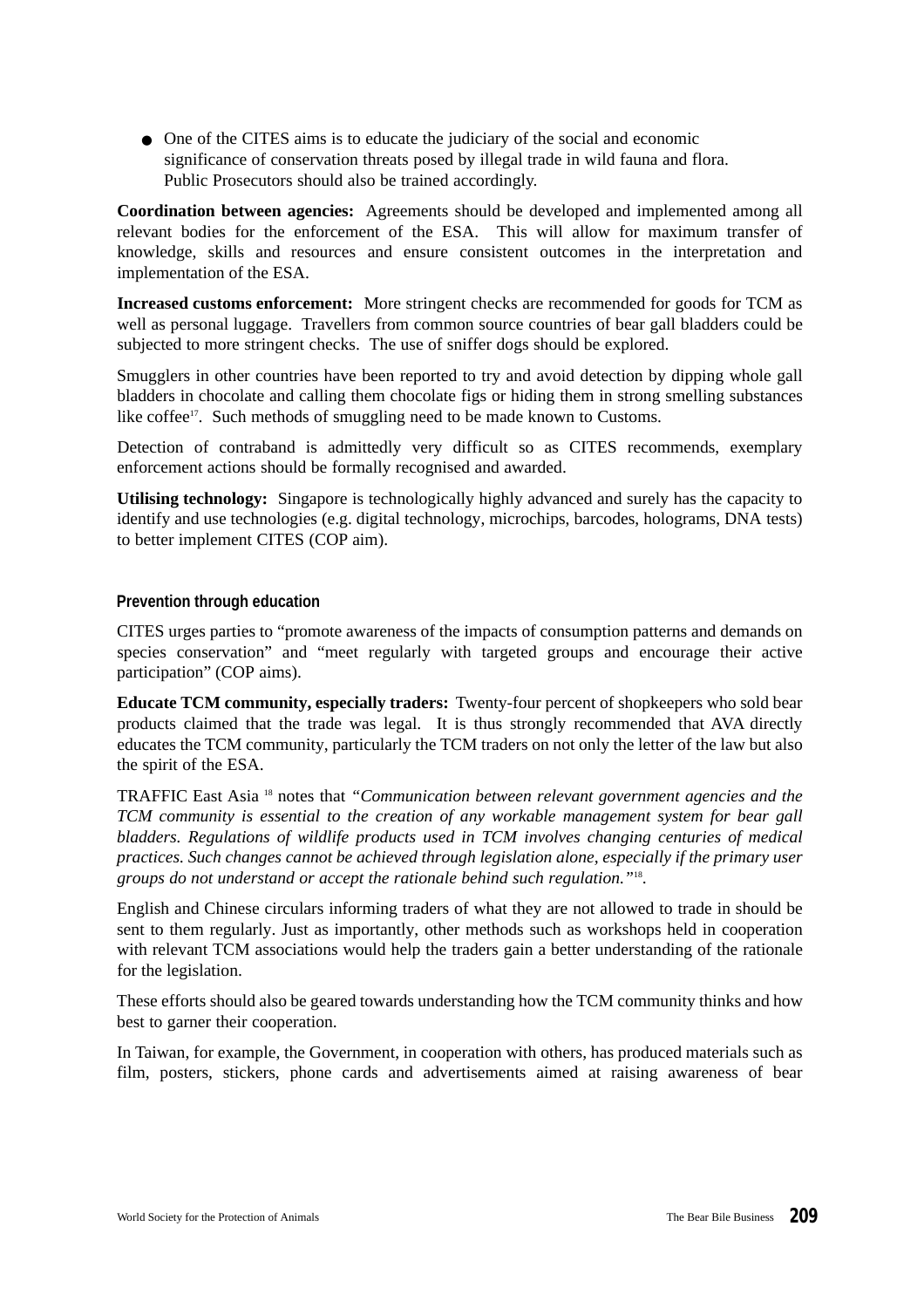conservation issues among TCM community and general public. It has also issued a report to all TCM practitioners, organised workshops on wildlife conservation for TCM practitioners and ivory/gall bladder specimen identification sessions for field personnel.

**Include conservation and animal welfare in the syllabus of TCM training and tertiary programmes:** CITES, conservation, animal welfare and herbal alternatives to animal parts should be incorporated into the syllabus of any TCM training or tertiary programmes. Middlesex University in the United Kingdom has such as a TCM programme.

**Promote herbal alternatives:** There exists much literature on herbal alternatives to bear and other endangered species products in TCM. This should be promoted to the TCM community together with any educational effort. In particular, herbal alternatives to reduce "heatiness" should be highlighted as this was mentioned as a reason for consumption of bear bile products during the study,

**Initiate an incentive programme:** It is recommended that an incentive programme for traders to not trade in illegal endangered species be initiated. This could take the form of traders signing an undertaking that they will not knowingly trade in products made from endangered species. In return, they get a window sticker, which shows their commitment to trading lawfully. This can be displayed on their premises to attract the increasing number of customers who care about wildlife and animal protection issues in Singapore. The Metropolitan Police in London and Animals Asia Foundation in Hong Kong have both have started such programmes.

It is hoped that TCM associations such as The Singapore Chinese Druggists'Association would be supportive of such programmes since their Code of Conduct includes a commitment "not to sell what the Government says we cannot sell."<sup>19</sup>

**Educate consumers:** The study clearly illustrated how consumers are creating a high demand for bear gall bladder and bile products. English and Chinese education programmes for consumers on not purchasing endangered species products which are traded illegally should be initiated (or supported if NGOs undertake them). The AVA's efforts in this area must be commended. They have exhibits and brochures on the ESA for the public. More such efforts should be undertaken. For example, several Mass Rapid Transit Stations have advertisement panels which show an image of an endangered species. With some relevant text, these posters can be transformed into powerful educational tools to encourage consumers not to buy endangered species products. Phone cards are another inexpensive medium for such messages.

**Educate consumers visiting Singapore:** The study has shown how visitors to Singapore, especially from countries such as Koreans, purchase bear products. Awareness material on import and export of endangered species should be created and displayed at the Singapore Changi Airport. This can be found in many airports worldwide and would be becoming of the Singapore Changi Airport as a world-class airport.

**Educate tourists:** Tour operators and associations should educate tourists to not purchase illegal endangered species products. Awareness materials could be targeted at particular tourists such as Koreans who have been identified as key consumers of bear gall bladder and bile products.

# **Conclusions**

ACRES acknowledges the important role TCM plays in providing complementary health care to Singaporeans. TCM is part of a great historical tradition and part of the culture of many Chinese Singaporeans and must be preserved. The TCM industry in Singapore has become much more developed, technologically advanced and professional and it is believed that it would have the